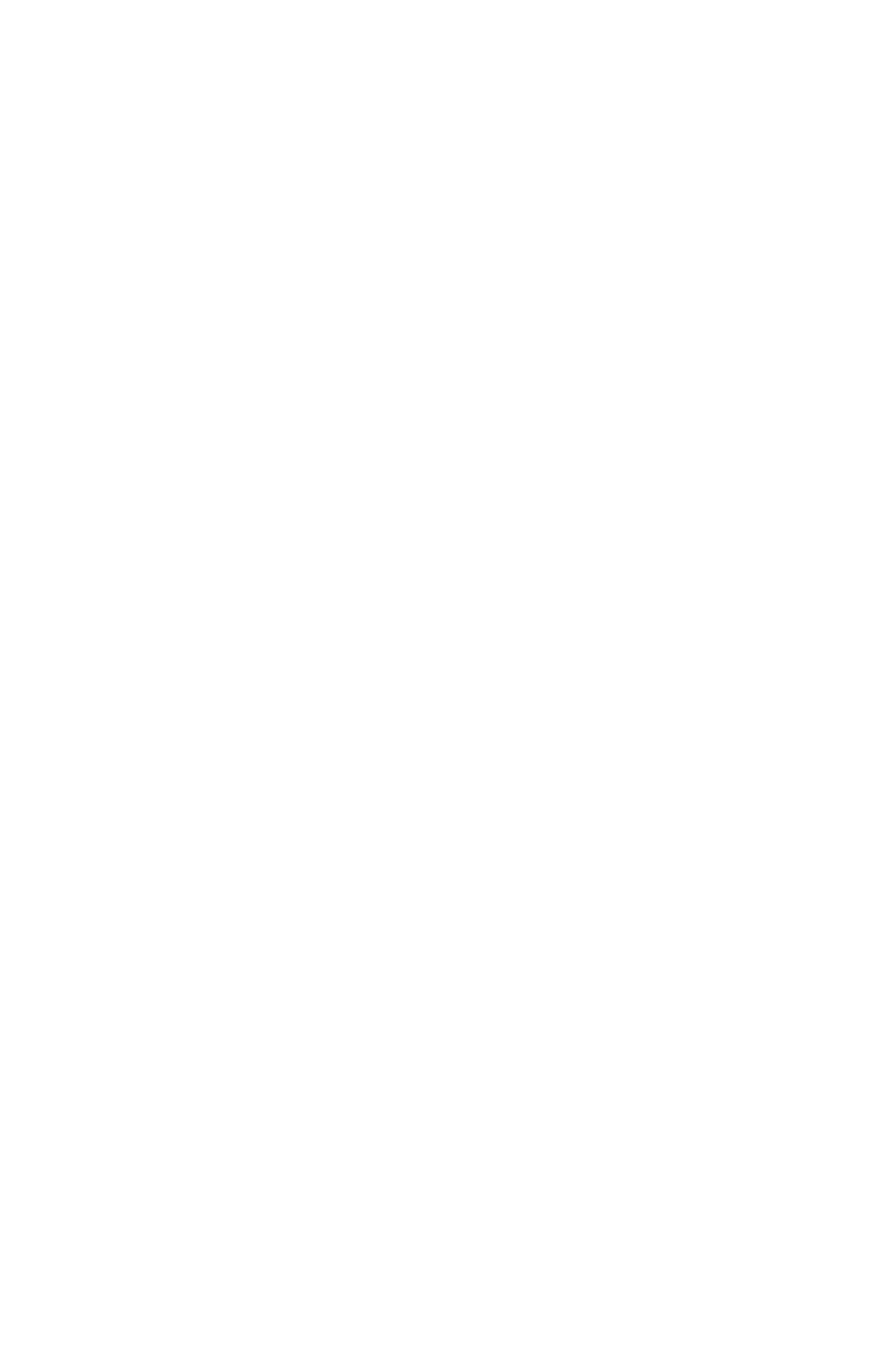*"Accessing our heart's natural intelligence can create an energetic field of unconditional love and harmonious interactions – helping humanity to realize we are one Earth, one yard, one people." – Doc Childre* 

Since 1991, when Doc Childre founded the nonprofit Heart-Math Institute, our vision has been to provide tools that connect us with "the heart of who we truly are." HeartMath serves people of all ages and walks of life around the world in their homes, classrooms, and communities.

We research and develop reliable, scientifically-based tools that bridge the connection between heart and mind and deepen people's connection with the hearts of others. This empowers people to greatly reduce stress, increase resilience and unlock their natural intuitive guidance for making better choices. Together, the tools, technologies and research enable us to realize our full potential as individuals and as a species to serve as caretakers for our planet and generations to come.

#### Awakening the Heart of Humanity

HeartMath Institute (HMI) is committed to helping awaken the heart of humanity. We believe that when we align our hearts and minds and connect with others, we awaken the higher mental, emotional, and spiritual capacities that frequently lie dormant. As a 501(c)(3) nonprofit research and education organization, HMI aspires to always conduct our operations with passion, compassion, and a heartfelt desire to transform lives.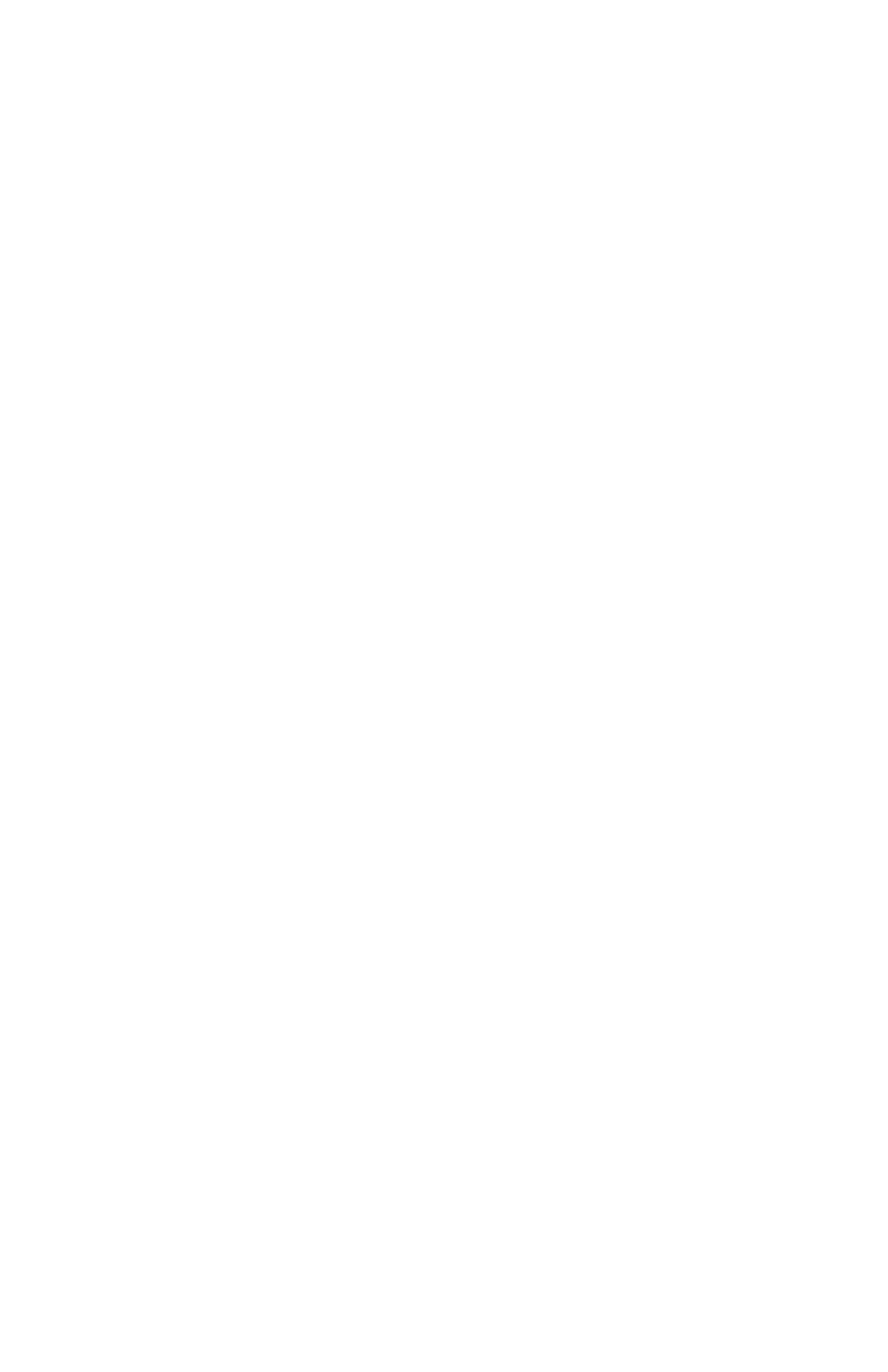# **Table of Contents**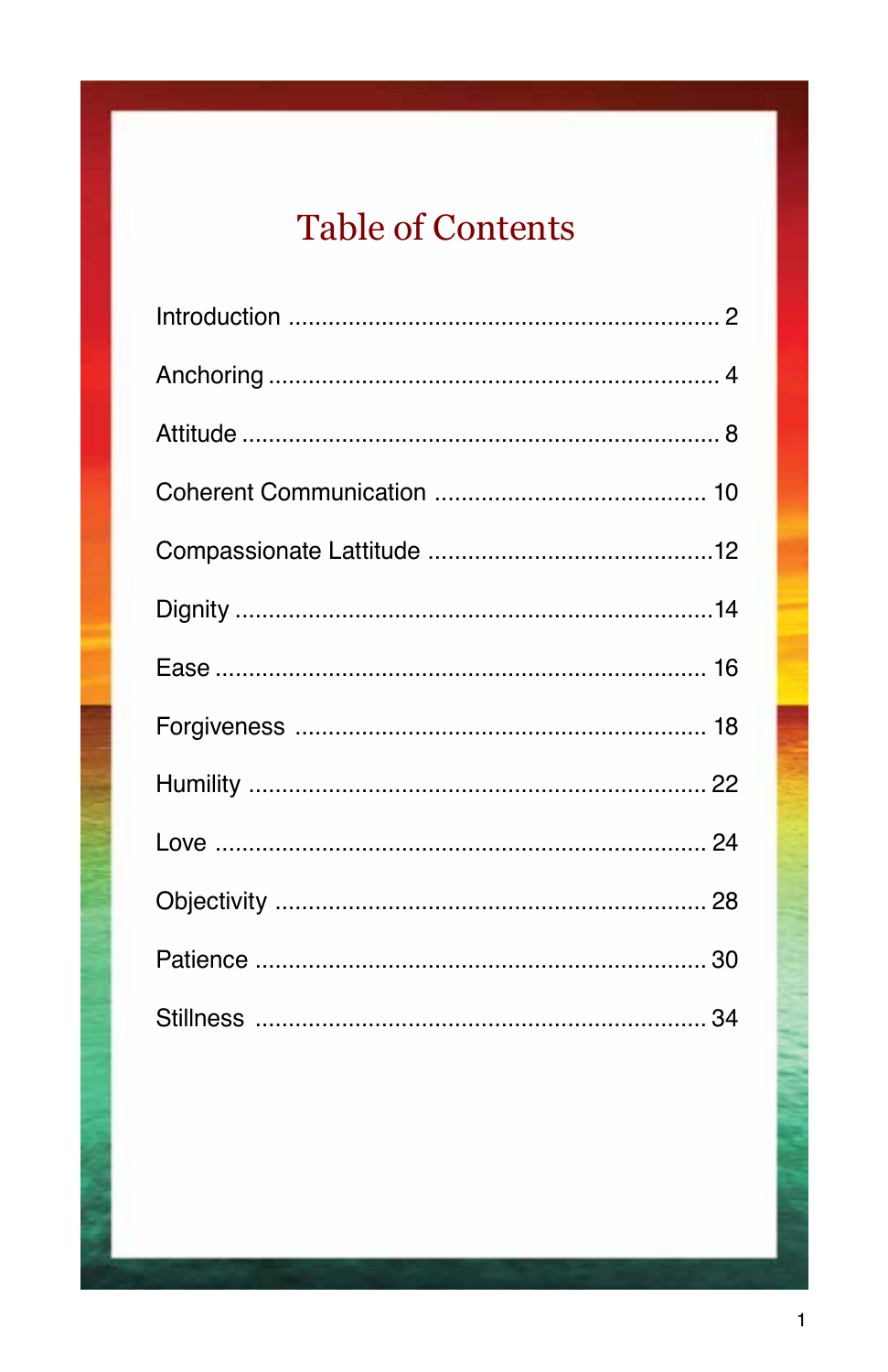### **Introduction**

Welcome to the *12 HeartMath Tools for Reducing Stress and Staying Balanced* guide. The practices in this guide will help you engage and deepen your heart qualities to move with more inner balance and poise through stressful times.

We all have heart qualities within us, such as dignity, ease, love, patience and compassion. It is our job to awaken these heart qualities more to bring about the changes we wish to see in our personal life and in the world. Accessing these heart qualities when we need them takes practice, and this guide can help.

Remembering to qualify our interactions with love, kindness, patience, compassion, takes practice due to the fast pace of life and so many things vying for our attention. However, opening our heart more can make a lot of difference in the outcomes. It's the lack of heart connection that's behind much of the exploding stress levels that people are challenged with. Getting along with each other through these changing times is of "front-and-center" importance.

Though it can be challenging, we are being called to manage our own energies. For example, there may be times when you feel anxious or overwhelmed – then you may wish to use the "Ease" tool on page 16. Or, you might find yourself being impatient or frustrated with family, friends or life in general. This is a good time to review the "Patience" tool on p. 30.

This guide is user-friendly and can be practiced personally or with family or friends as you choose. Individuals who genuinely practice these tools find it easier to manage and reduce stress and overwhelm; experience deeper connection and compassionate care with others; and to rise above the depleting effects of drama.

Doing any of these practices a few days in a row with heart-filled intention creates a cumulative effect that encourages the increased use of these empowering heart qualities. We at HeartMath hope these practices help you navigate life with more peace and balance.

Enjoy your heart journey!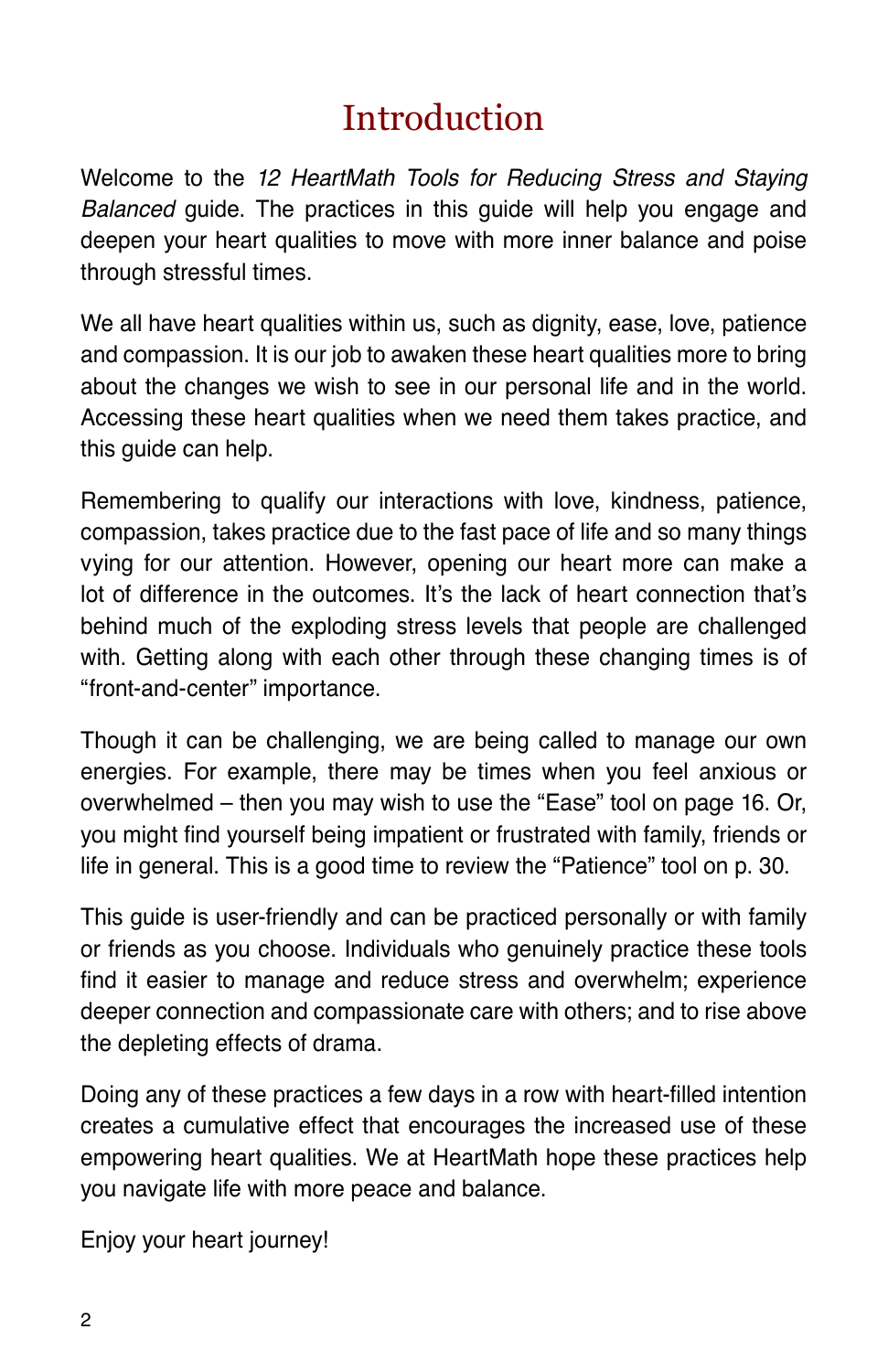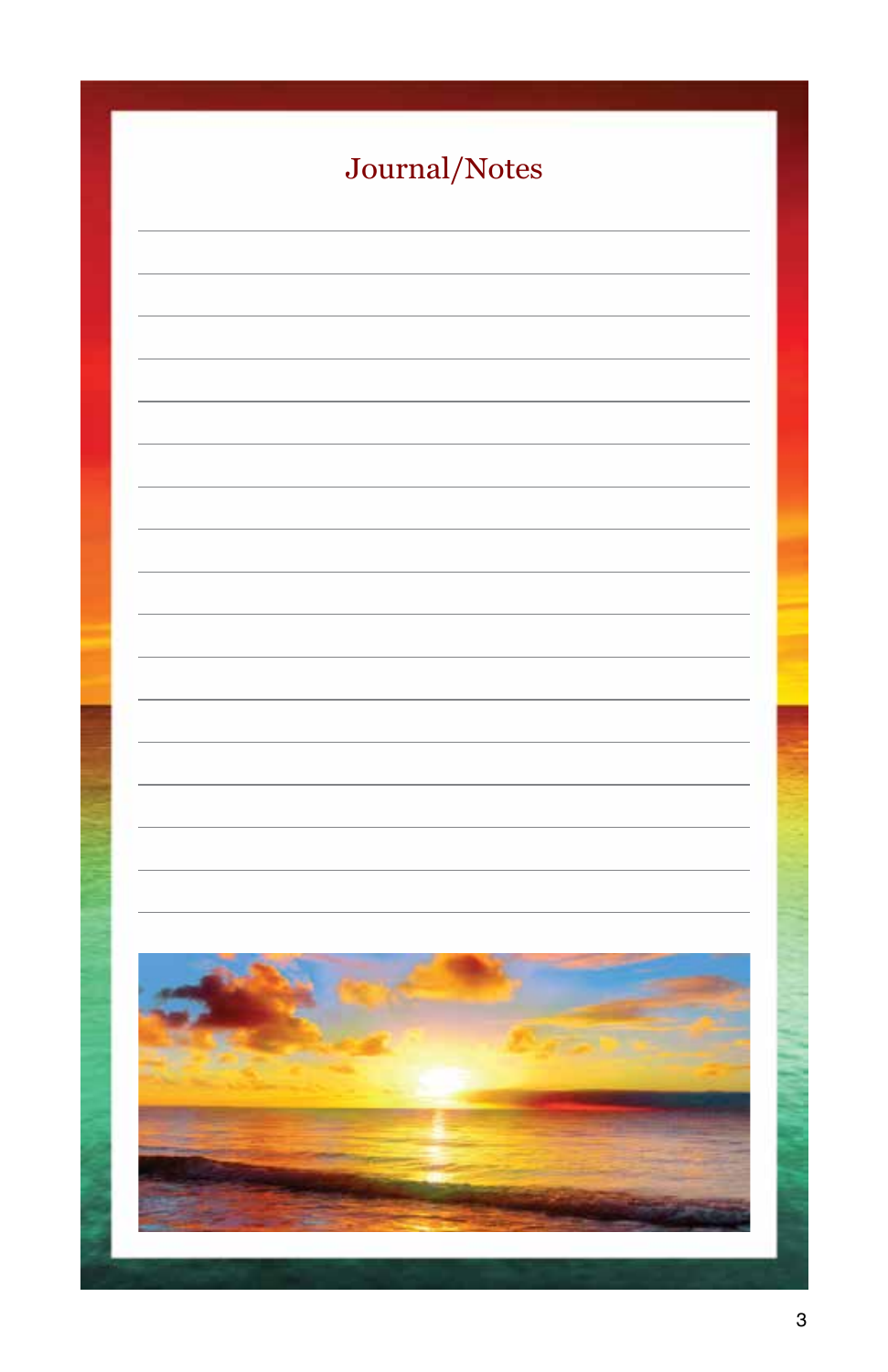### Anchoring

Sometimes we are deeply inspired by a new tool or information that significantly could help us manage an energy-draining habit such as impatience, frustration, anger, or something else important to us. However, this initial inspiration can soon fade, unless we learn how to anchor it into our memory recall for when we need it. The trick to anchoring inspiration and intention is to consciously practice remembering it several times a day for a week so that it begins to automatically pop-up when needed.

Inspiration has a magic about it, yet it leaves us something to do, which is to step it down into action. But doing this soon is the key, along with repeating it often. Know that the human tendency is to assume that we will anchor our important intentions when we are riding the "high" from the initial inspiration. In these uncertain times, with the global stress table increasing, many people are finding it harder to effectively integrate helpful intentions, even when they seem critical. I have compassion for this as I have experienced it myself.

Recycling insights is part of the growth process. It's your perspective and attitude that create spiraling up or looping around in the old predictable patterns. You can have conceptual memory, but if you have lost the feeling, then the habit can pull you back down into old mechanical reactions. Make markers of your insights and be earnest about acting on them. After something is anchored, there's a new reference, then whatever comes up, you have new power to address it.

I'm aware that most readers know the importance of anchoring. Still, it can be effective to review this practice, especially when trying to anchor tools and exercises that help eliminate and prevent stress, while supporting your health, well-being and clear thinking.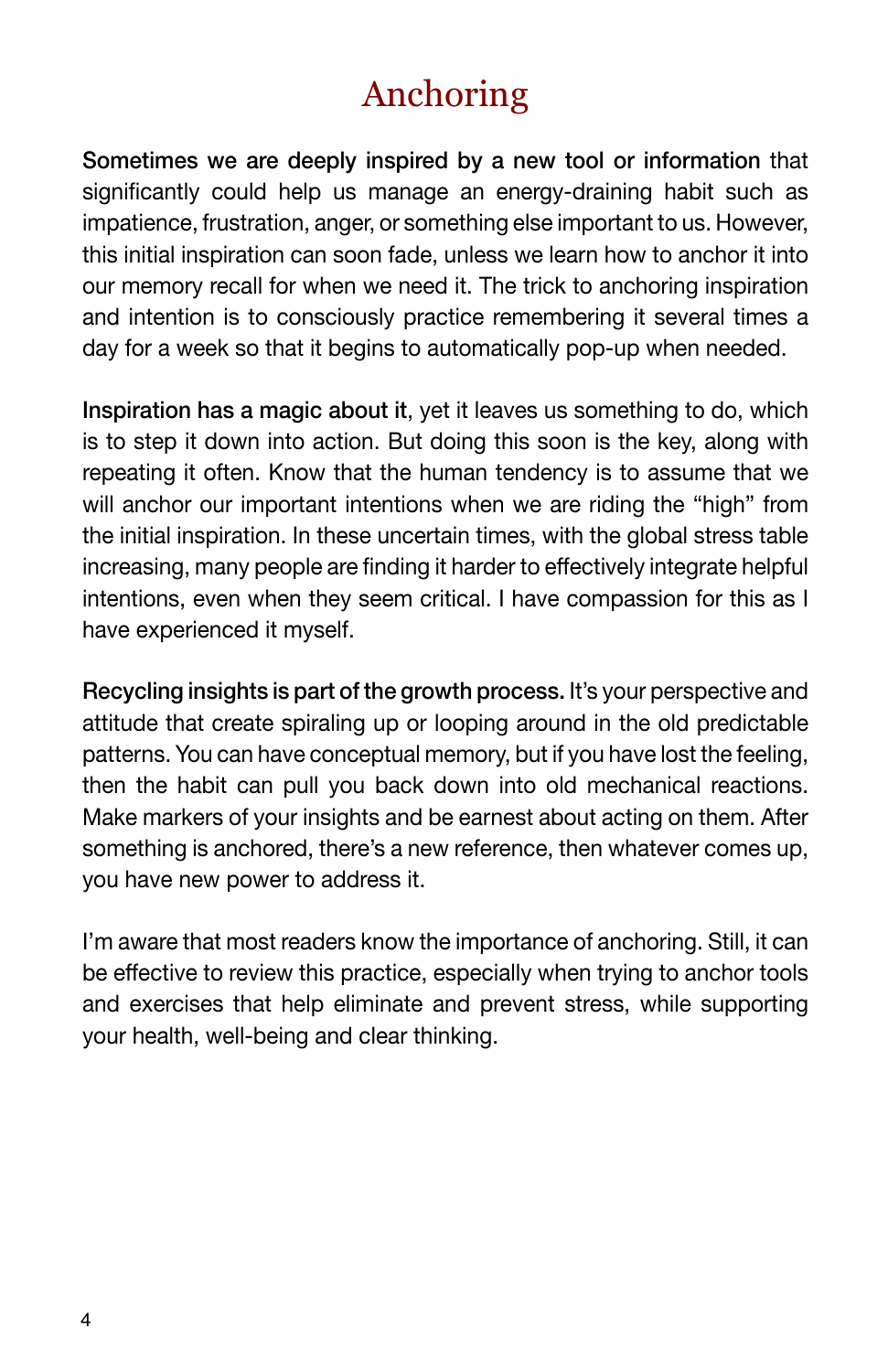#### Important steps to remember:

- Step into inspiration and insights soon after experiencing them.
- Revisit the insight throughout the day and breathe in the feeling and memory associated with it. This will increase the strength of your intention.
- Practice each day for a week (or more) with deep intention. This is what really helps to anchor it in. You can quicken your progress by looking for opportunities to act on your insight and asking your heart to prompt you to "take action" when those situations arise.
- Appreciate any positive benefits from your practice of anchoring an insight. Reinforcement lifts the spirit of your commitment.

*"Inspiration is a spirit-filled moment. It's a packet of free energetic initiative — with a timer on it. As we move forward with the first nudge of inspiration, we can beat the human tendency to waste that intuitive gift from our heart. Sometimes it's many moons before an important inspiration returns, if we miss it on the first pass. Anchoring is practicing the economy of spirit."* 

*– Doc Childre*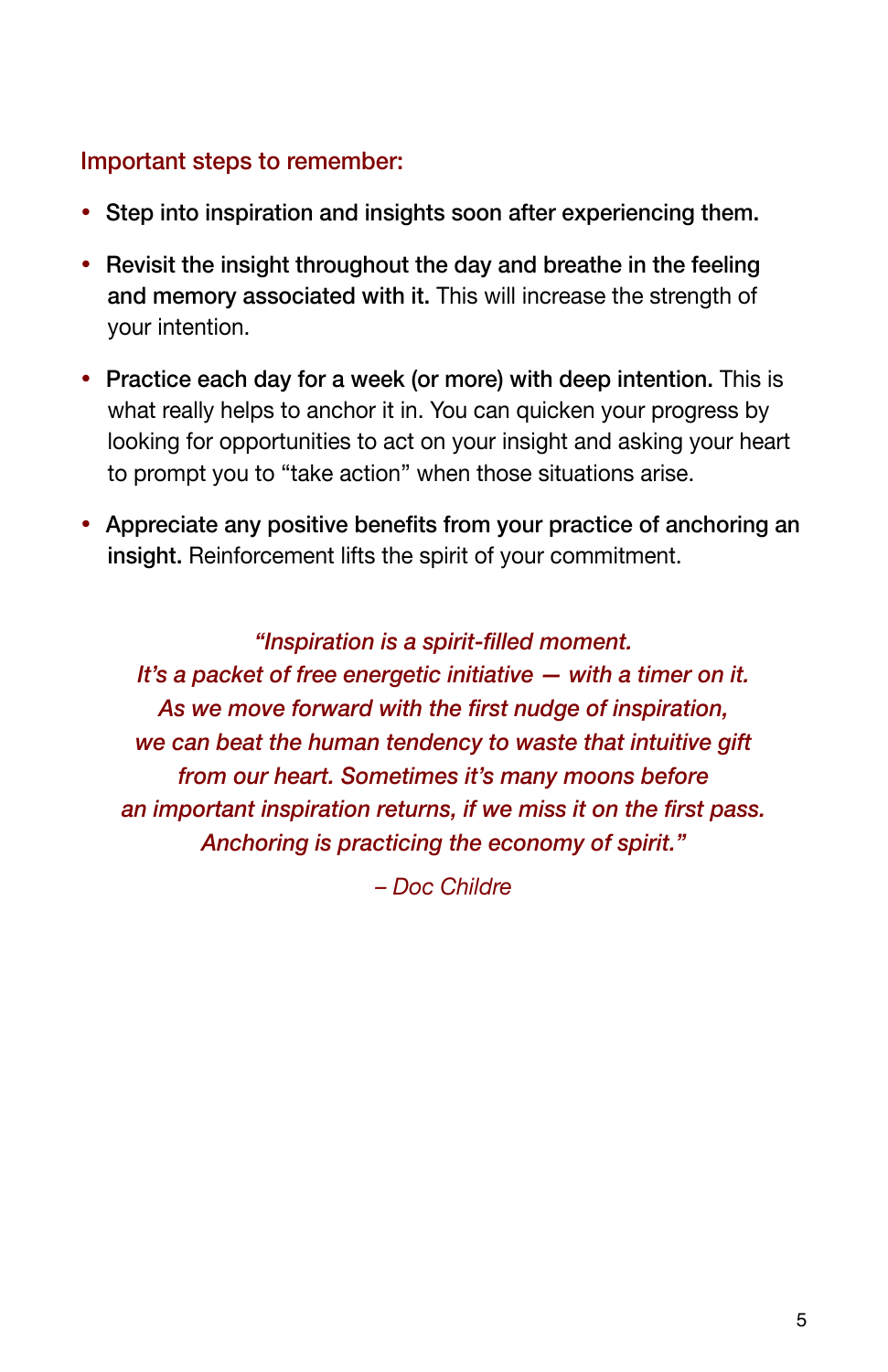| Journal/Notes |
|---------------|
|               |
|               |
|               |
|               |
|               |
|               |
|               |
|               |
|               |
|               |
|               |
|               |
|               |
|               |
|               |
|               |
|               |
|               |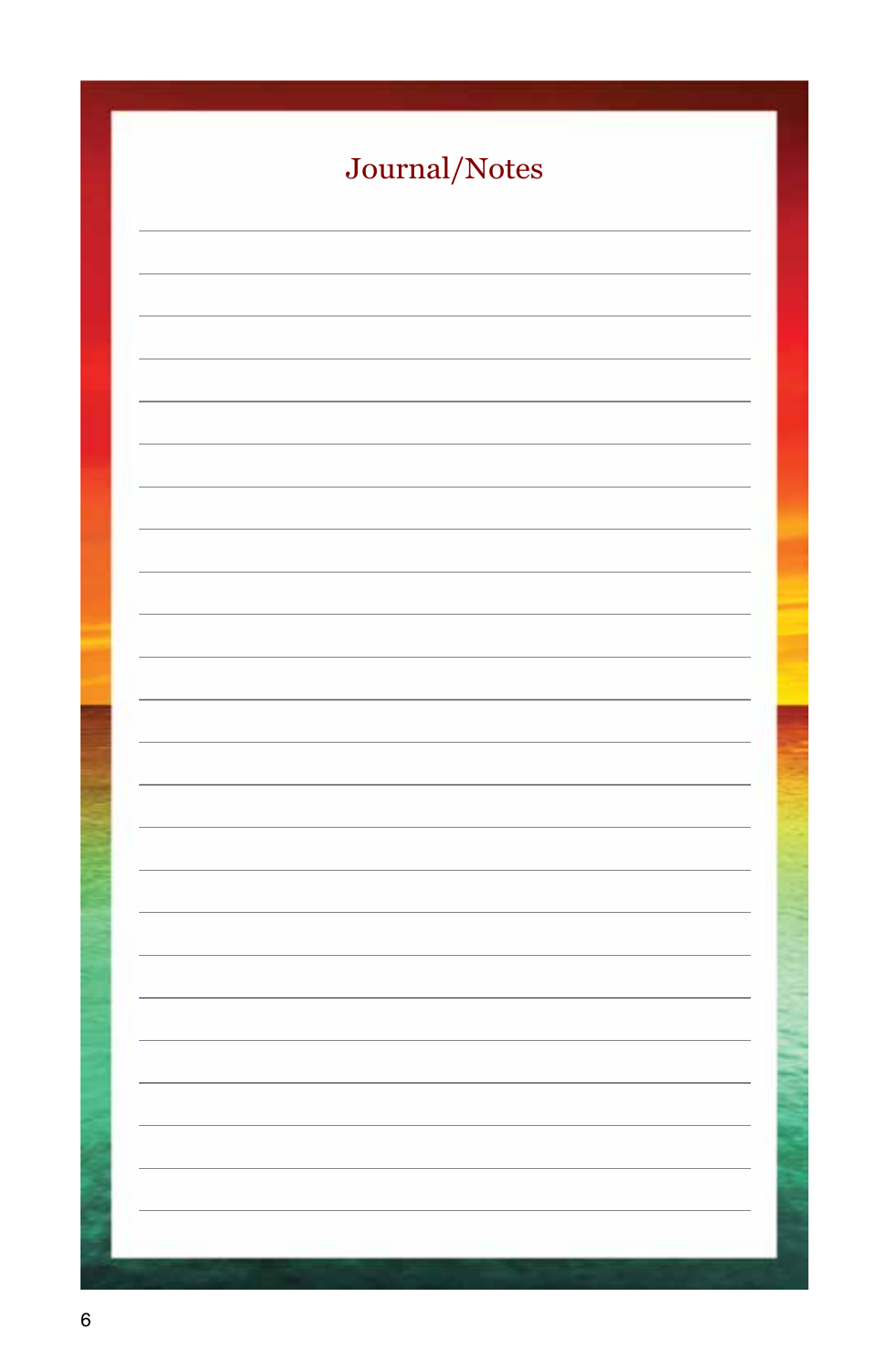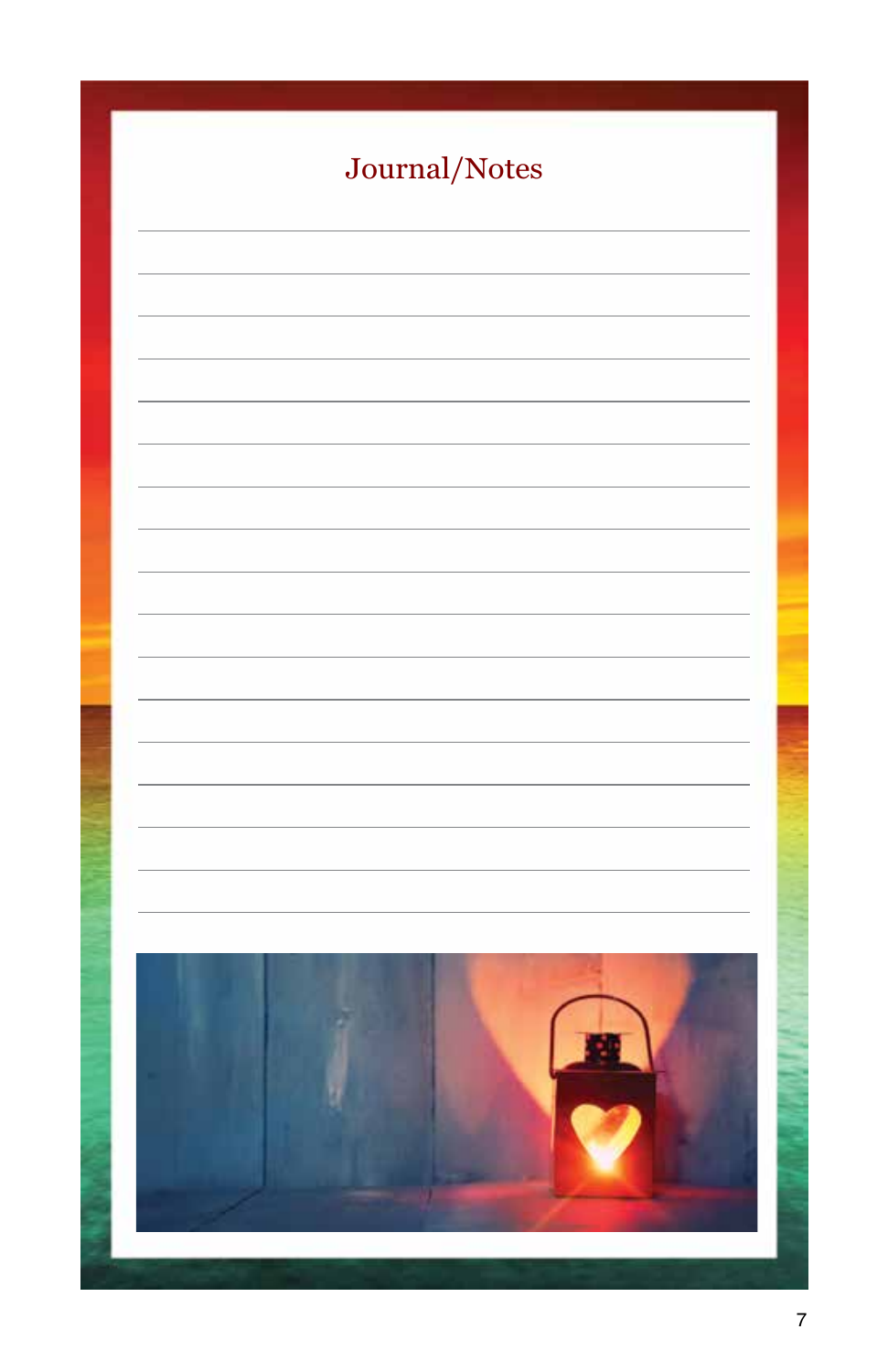# Attitude

Probably most people have had or still have some old attitudes and perceptions they want to change for the better. These attitudes may include being judgmental, impatience, edginess with others, and self-critical. The following technique can help you to replace undesirable attitudes with more positive and effective ones that prevent predictable stress accumulation. Ask your heart's intuition to alert you to all the old habit patterns that don't support your well-being.

#### Exercise: The Attitude Breathing™ Technique

Step 1. Recognize the feeling or attitude you want to change and identify a replacement attitude.

> *Suggestion:* If your habit is being over-reactive and frustrated with people, the replacement might be increased patience and kindness.

- Step 2. Focus your attention in the area of the heart. Imagine your breath is flowing in and out of your heart or chest area, breathing a little slower and deeper than usual. Find an easy rhythm that's relaxing for you.
- Step 3. As you continue heart-focused breathing, practice increasing the feeling of your new replacement attitude.

*Suggestion:* If you can't find a replacement attitude, just breathe a feeling of calm or neutral through your heart area for a while. This often magnetizes feelings that lift our attitudes and perceptions.

Step 4. Practice maintaining your new feelings and perceptions as you move through your day-to-day interactions.

Use Attitude Breathing as often as needed to integrate your new feelings so they become your new attitude. Also, when you are feeling uplifting feelings such as gratitude, kindness or compassion, use attitude breathing to instate these feelings so they will return more often.

With a little practice, you will surprise yourself with your increased inspiration and heart power to change many unwanted feelings, emotions and mindsets that reduce your energy, resilience and your ability to feel good.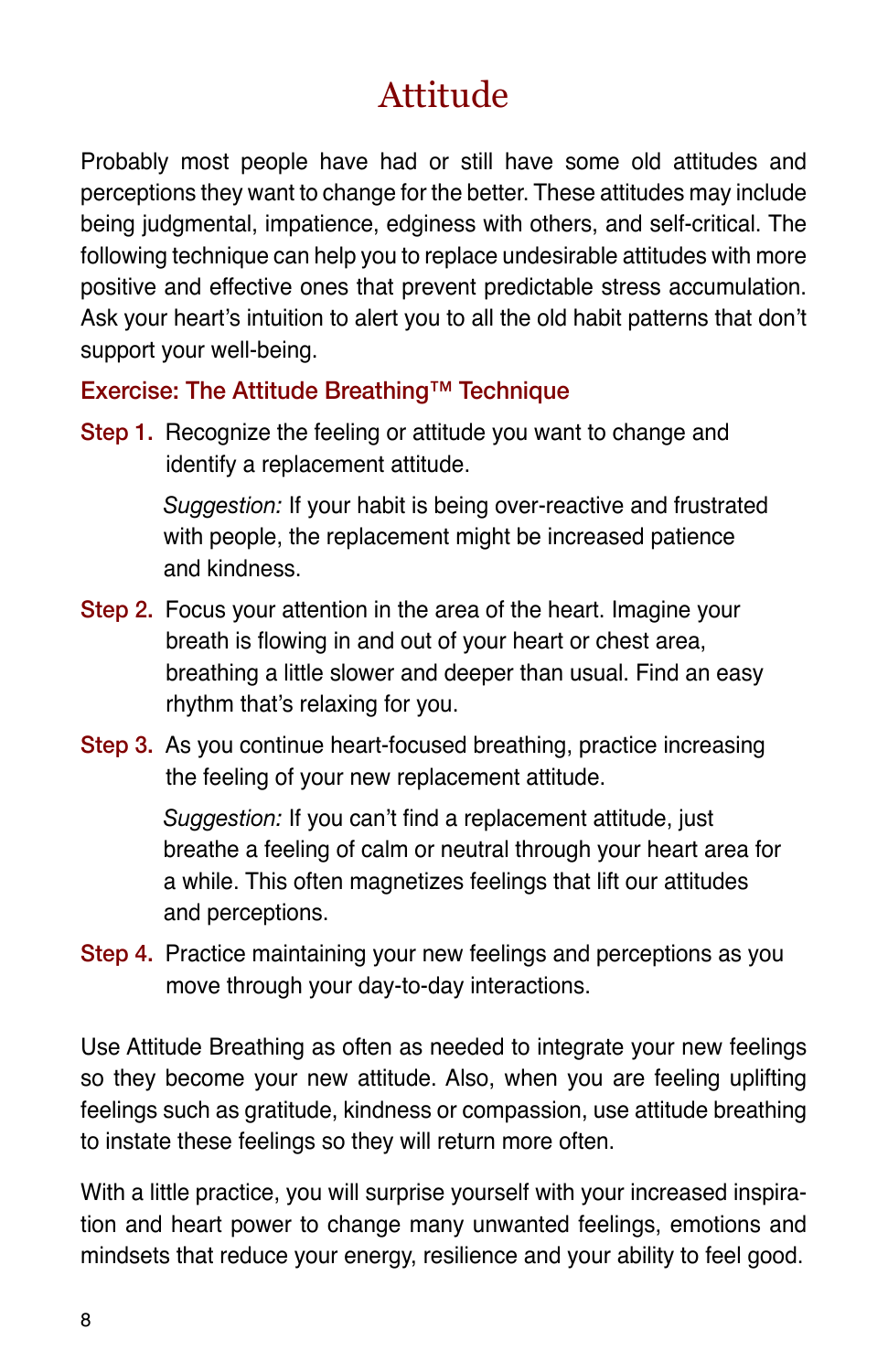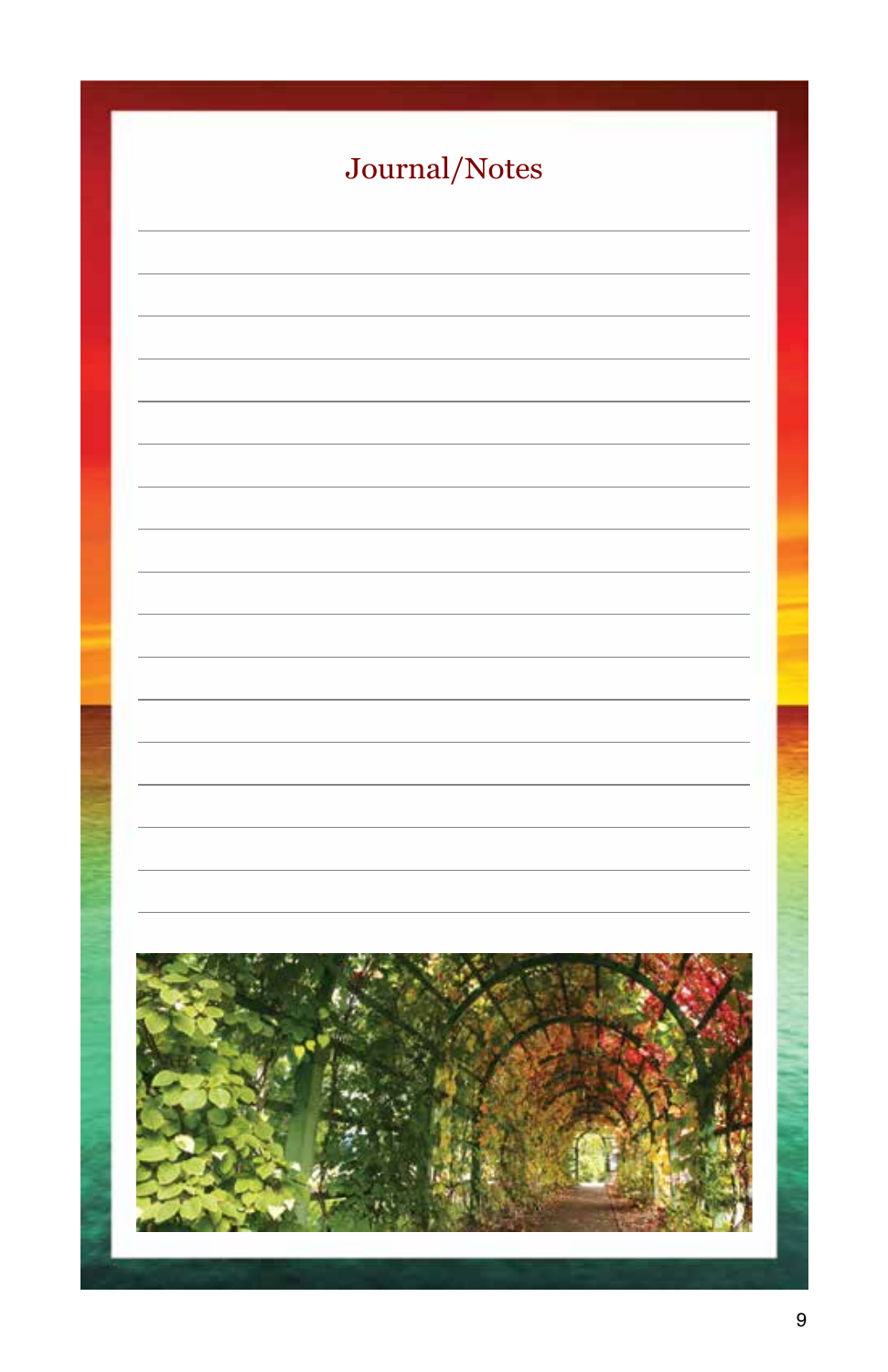### Coherent Communication

Life has taught many of us that the most sincere and effective form of communication is *connected* communication in which the heart is engaged. Often the increased speed of life causes our interactions to lack the heart warmth of connected communication (coherent communication).

Coherent communication implies genuine listening and speaking with a tone that reflects care and non-judgement. Practicing this is effective for transforming much of the communication distortions we often experience daily. In coherent communication our mind and emotions are aligned with our heart's care which sets the tone for true connection.

### Exercise: The Coherent Communication™ Technique

**Step 1.** Shift into a heart coherent state (a heart-felt, caring attitude) before sharing and receiving information. (The Ease Technique can help you shift into a heart coherent state.)

> *Suggestion:* Set an intention to be respectful of others' views or situations.

Step 2. Listen for the essence of what is being said, without prejudging or getting pulled into drama before the communication is complete.

> Speak from a genuine tone and consider what you are going to say and how it may impact others.

> *Suggestion:* Remember to re-center in your heart if you start to overreact or lose emotional composure.

Step 3. It's effective to reflect (or mirror) the essence of what you heard and be open to refinement to confirm mutual understanding. Rushing communications often causes us to forget this step.

Practice the technique anytime you are communicating – to prepare before phone calls, meetings and giving or receiving instructions. Shift back to your heart if you become reactive, aren't listening or are interrupting. We all know how it feels to be on the downside of communications that are not heart connected. Use this memory to inspire deeper connections in your communications and interactions.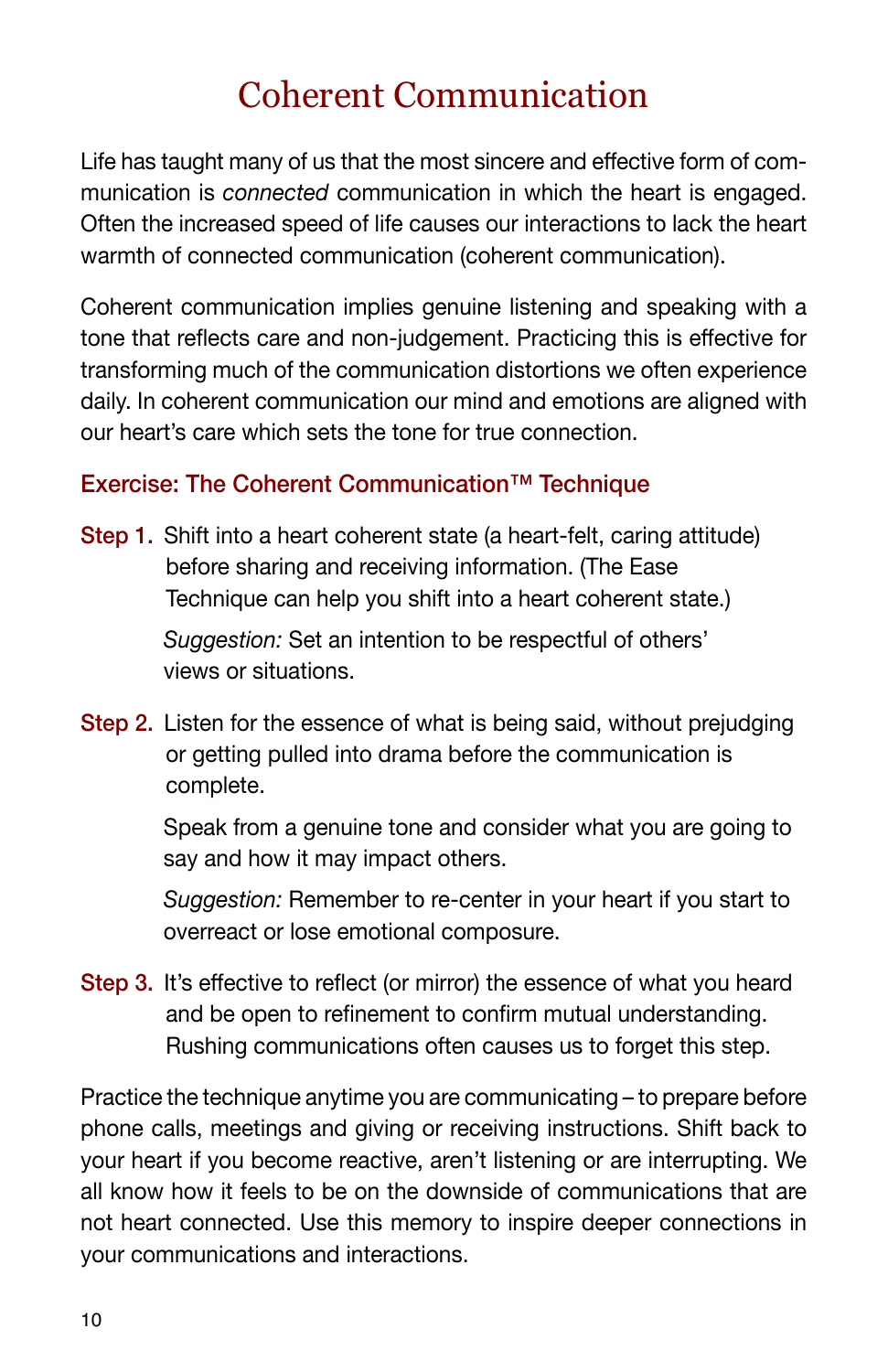| Journal/Notes                                                                                                          |
|------------------------------------------------------------------------------------------------------------------------|
|                                                                                                                        |
|                                                                                                                        |
|                                                                                                                        |
|                                                                                                                        |
|                                                                                                                        |
|                                                                                                                        |
|                                                                                                                        |
|                                                                                                                        |
|                                                                                                                        |
|                                                                                                                        |
|                                                                                                                        |
|                                                                                                                        |
|                                                                                                                        |
|                                                                                                                        |
|                                                                                                                        |
| <b>Property and Constitution of the Constitution</b><br><b>The Company's Company's Company's</b><br><b>DESCRIPTION</b> |
|                                                                                                                        |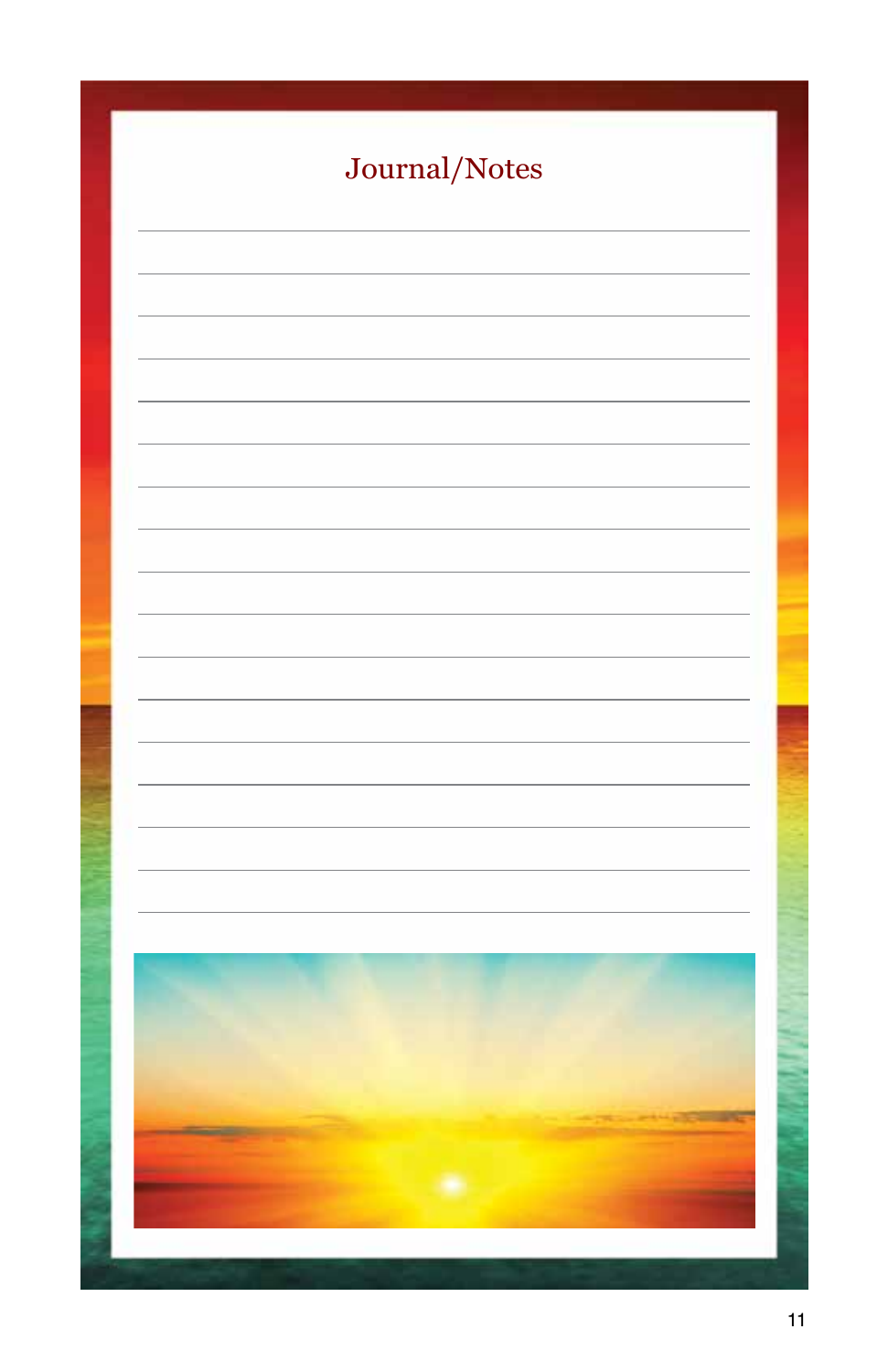### Compassionate Latitude

Compassionate latitude is an attitude of compassionate understanding that most people are doing the best they can based on their stress overload, anxiety and the clouded thinking so many of us are experiencing.

Practicing compassionate latitude with each other can quickly begin to reduce and prevent the stress build-up from our anger, judgments, and resentments. It increases our tolerance, patience and deeper understanding of another's situation. This is so important for maintaining balance, resilience and flow during these pressing times of change and unpredictability. Latitude is the consideration and respect that all of us come up short at times in our choices and make mistakes in our words or actions. It's time to skip the drama, forgive each other and move on quicker. Do it because it's intelligent and you'll get quicker results.

As we practice care and kindness with each other, this opens our heart to increased personal and collective intuitive guidance for the best choices and direction through whatever life brings us.

Be especially kinder and more compassionate with yourself, because the lack of this can quickly stack your stress deficit and compromise your well-being. This takes a little practice, but this chapter in our lives calls for these types of practice from the heart. (Finally!)

### Exercise: Compassionate Latitude

- 1. Start with quiet breathing while radiating feelings of gratitude.This helps to shift our energy from the mind to our heart.
- 2. Next, ponder for a while where you could give others more compassionate latitude at home, at work, watching the news, sorting out miscommunications, etc.
- 3. Now visualize yourself replacing judgments, angered responses, lack of tolerance and separation with compassionate latitude (care, kindness, acceptance, cooperation and tolerance) for others and yourself. Practicing several days in a row helps to anchor in this valuable habit.
- 4. Now, radiate compassion and latitude to people with different biases whose polarizing views are creating separation, stress and chaos. Unconditional love and compassion increase our well-being and resilience.

The need for love has been philosophized for eons – now is the time for us to bring it to the street and see the intelligence behind it. New solutions will be born from this.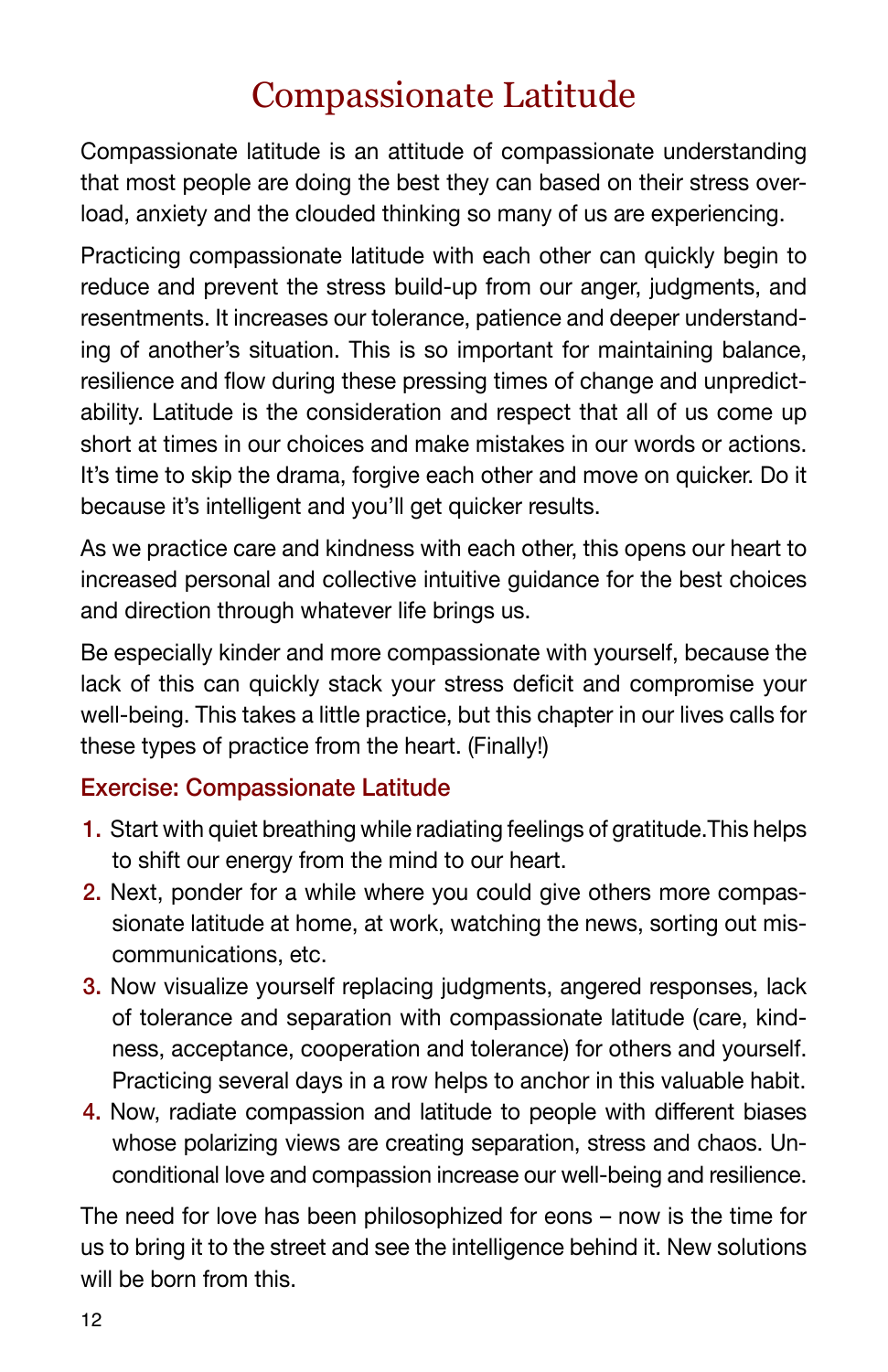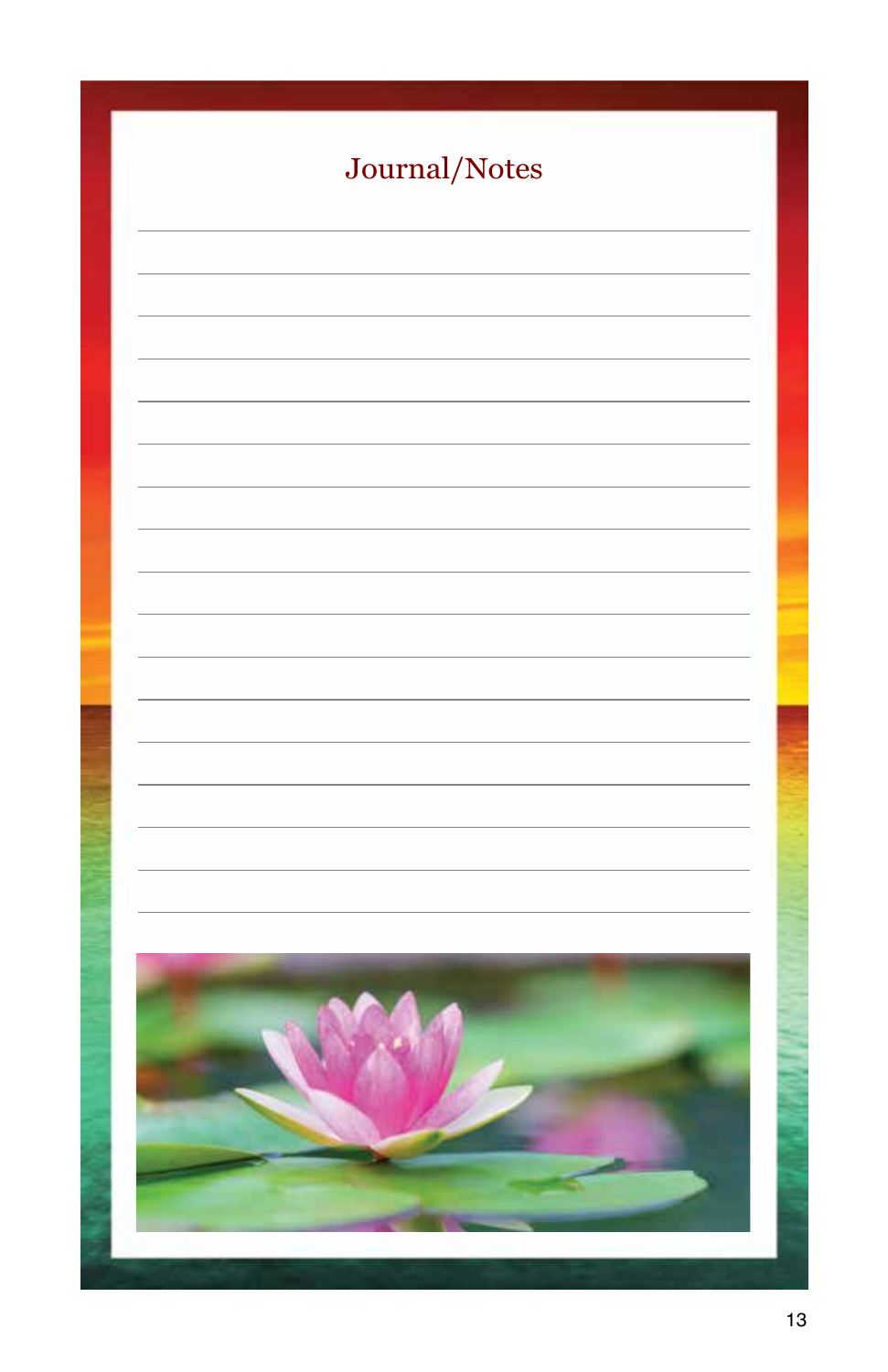# **Dignity**

Our *inner dignity* is one of the primary motivators for self-empowered actions. Dignity lifts us to realms of new possibilities where things begin to transform, creating more stability in our lives. Undesirable patterns begin to disappear and new patterns emerge as a new way of life.

> *"When you strive to become your true self by following your heart, you nurture and increase the available power of your inner dignity." —Doc Childre*

#### Exercise: Achieving Inner Dignity Using Heart-Focused Breathing™

#### The Technique:

Focus your attention in the area of the heart. Imagine your breath is flowing in and out of your heart or chest area, breathing a little slower and deeper than usual. Find an easy rhythm that's comfortable.

#### The Practice:

As you breathe, imagine you are increasing your inner dignity, inner strength and poise. This increases your power to maintain your higher principles through life's interactions.

When you practice breathing a sense of inner strength and inner poise, do so for at least a couple of minutes, with feeling. Our dignity is the foundational baseline of good character. It's a source of extra strength, especially at times when we are low on initiative.

Explore how increasing your inner dignity can encourage you to follow through on choices that are best for you, even though they are not always the most appealing. Dignity provides a strength that keeps us aligned with our higher principles. It strengthens with use.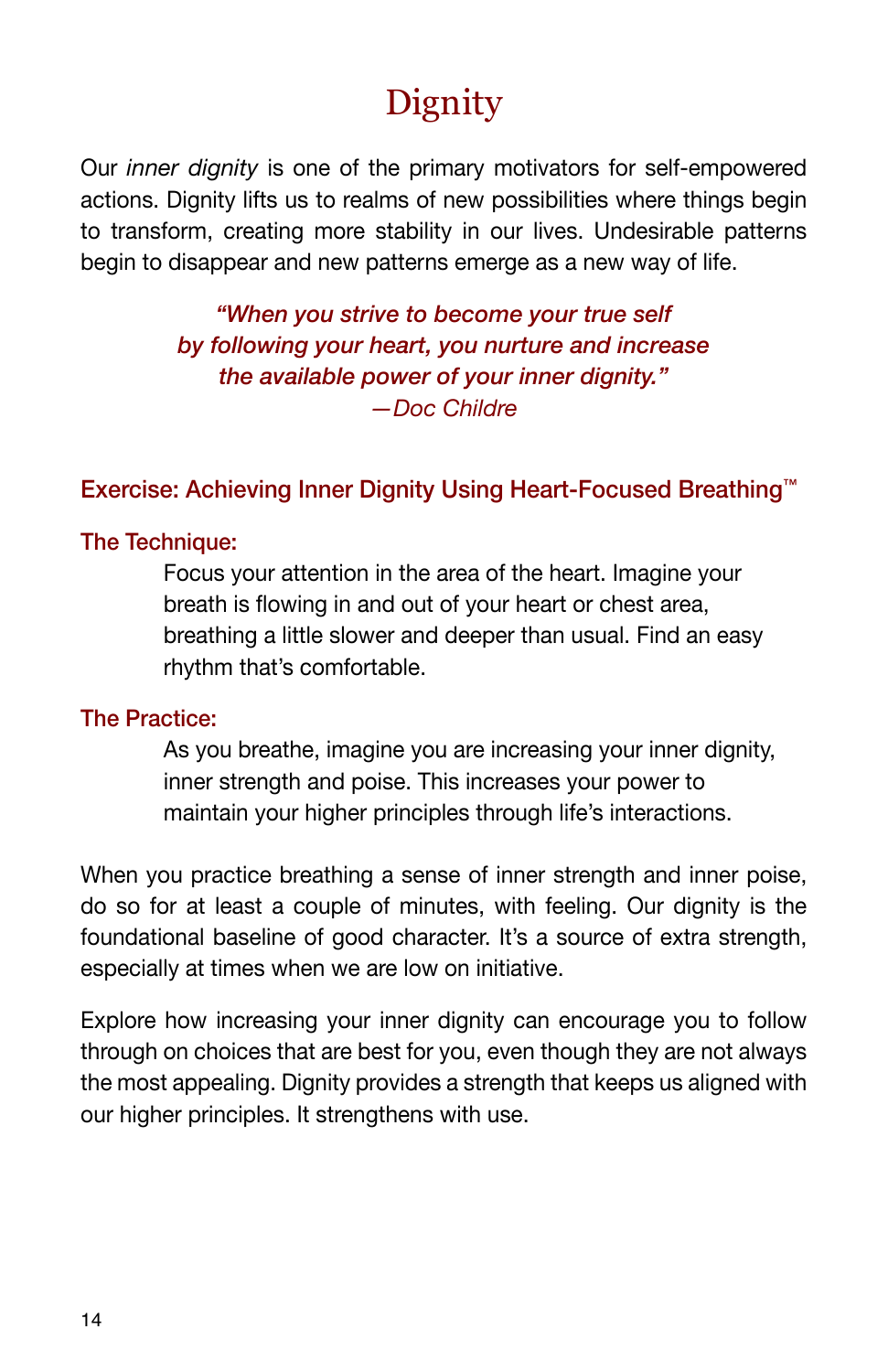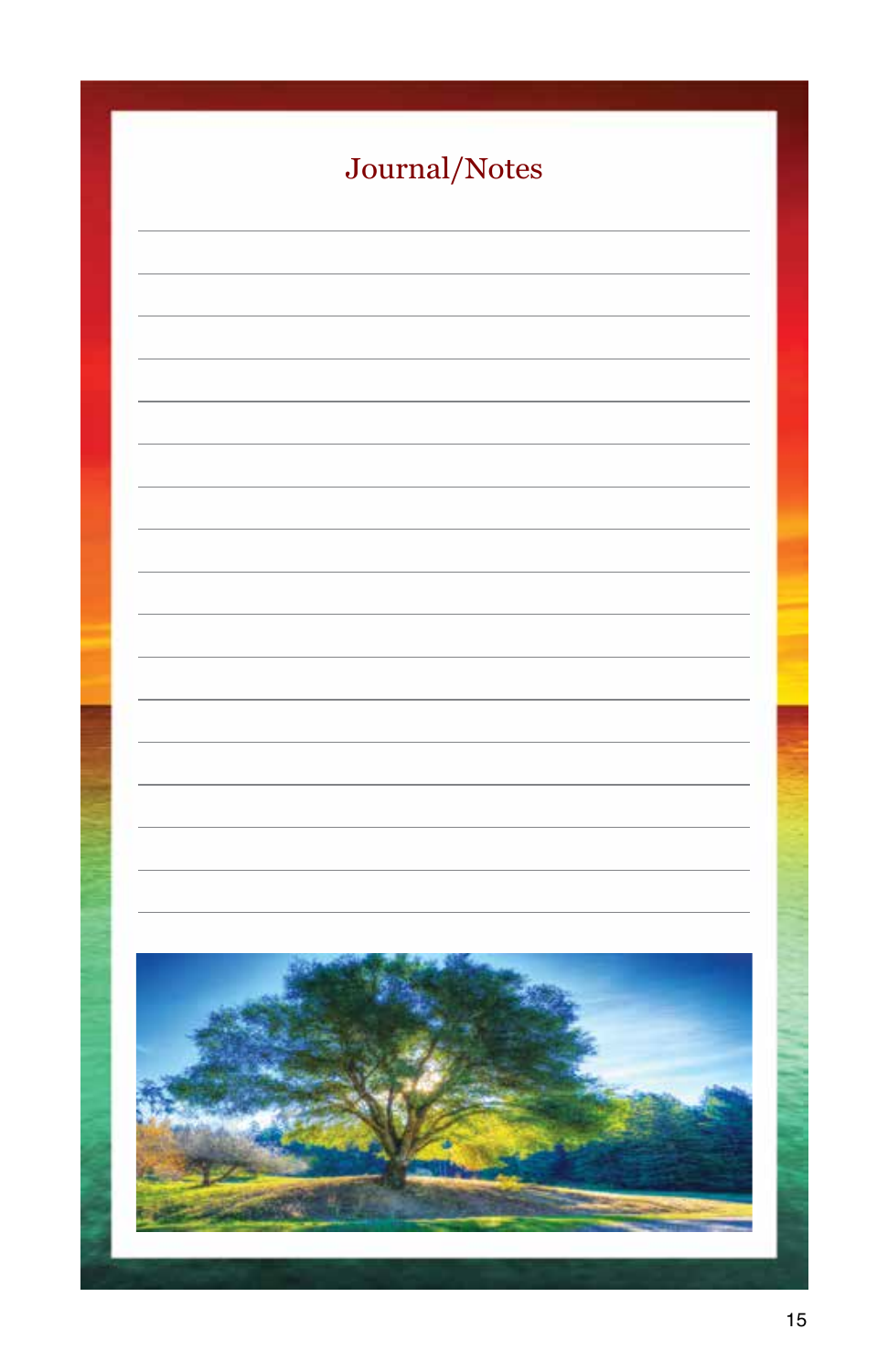### Ease

The state of ease is a highly regenerative state that helps us flow more easily through challenges and builds our resilience capacity. Inner ease is not merely a state of relaxation. It is characterized by a balance between the mind and emotions which allows us to access a sense of inner stillness while on the move.

Operating from a state of ease is a natural practice for bringing the essence of stillness into our day-to-day interactions. Start your day by doing the Inner-Ease™ steps as this reduces mental and emotional static, which clouds clear thinking and our reasoning capacity.

#### Exercise: Inner-Ease™ Technique

Step 1. Focus your attention in the area of the heart. Imagine your breath is flowing in and out of your heart or chest area, breathing a little slower and deeper than usual.

> *Suggestion:* Inhale 5 seconds, exhale 5 seconds (or whatever rhythm is comfortable).

- Step 2. With each breath, draw in the feeling of inner ease to balance your mental and emotional energy.
- Step 3. Set a meaningful intent to anchor the feeling of inner ease as you engage in your projects, challenges or daily interactions.

Breathing the feeling of ease supports cooperative agreement between our heart, mind and emotions when we are making decisions, communicating and planning. Our mind and emotions often fight each other for the shotcall in decisions. This confusion blocks our sensitivity to our heart's intuitive choices for the highest outcomes.

Learning to move in the state of inner ease gives us more pause to register our intuitive guidance in all of our interactions once you anchor in this practice. Pause allows us to make conscious choices rather than mechanical reactions. View inner ease as a state of "active calm" in which our mental and emotional energy is composed, yet ready for swift intelligent action if needed. Inner ease is not necessarily about moving slow physically, unless some situations call for it – it's about moving smart.

This is a powerful tool for preventing and neutralizing stress or sorting out solutions and directions. Related Topic: Stillness.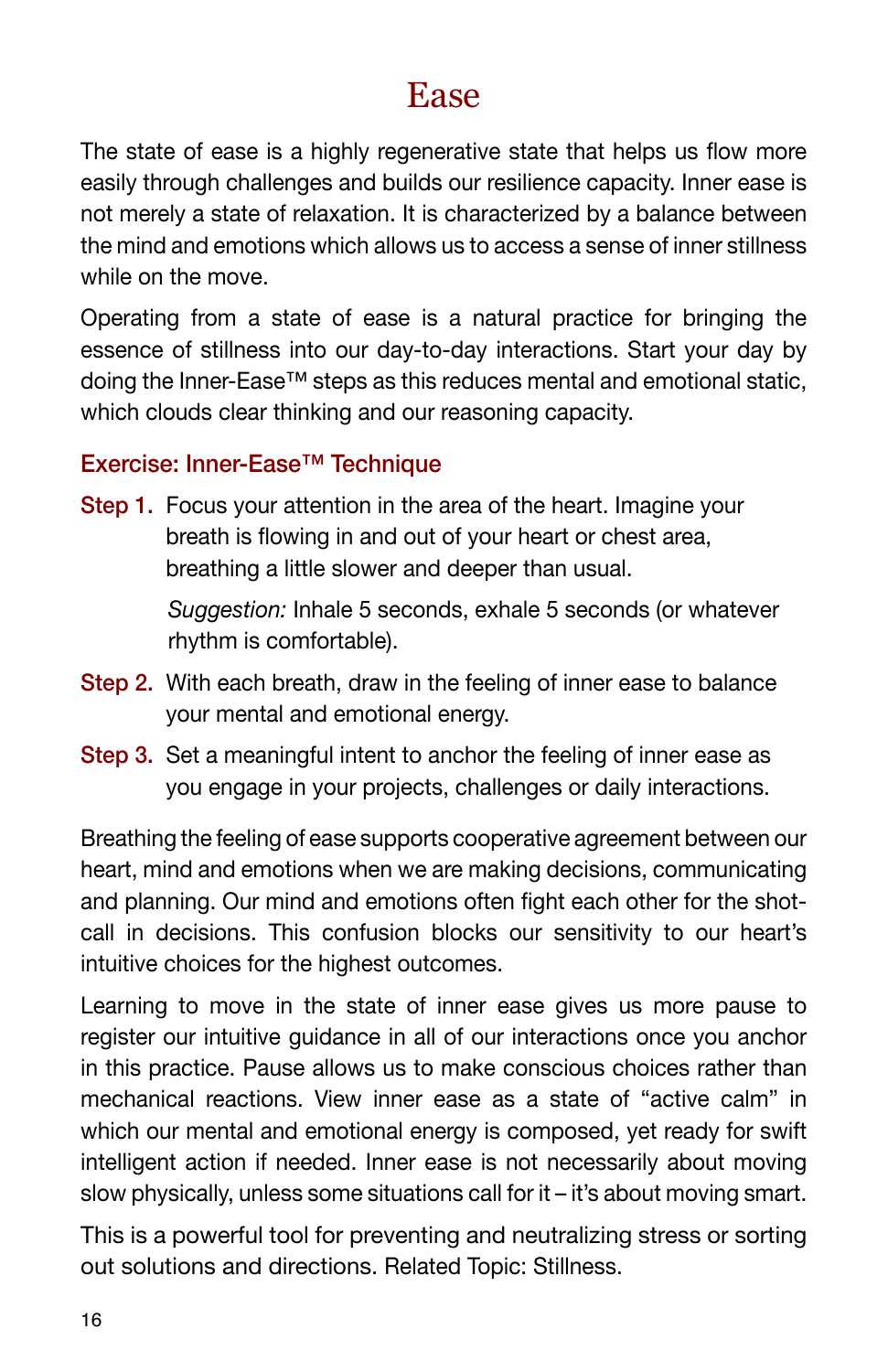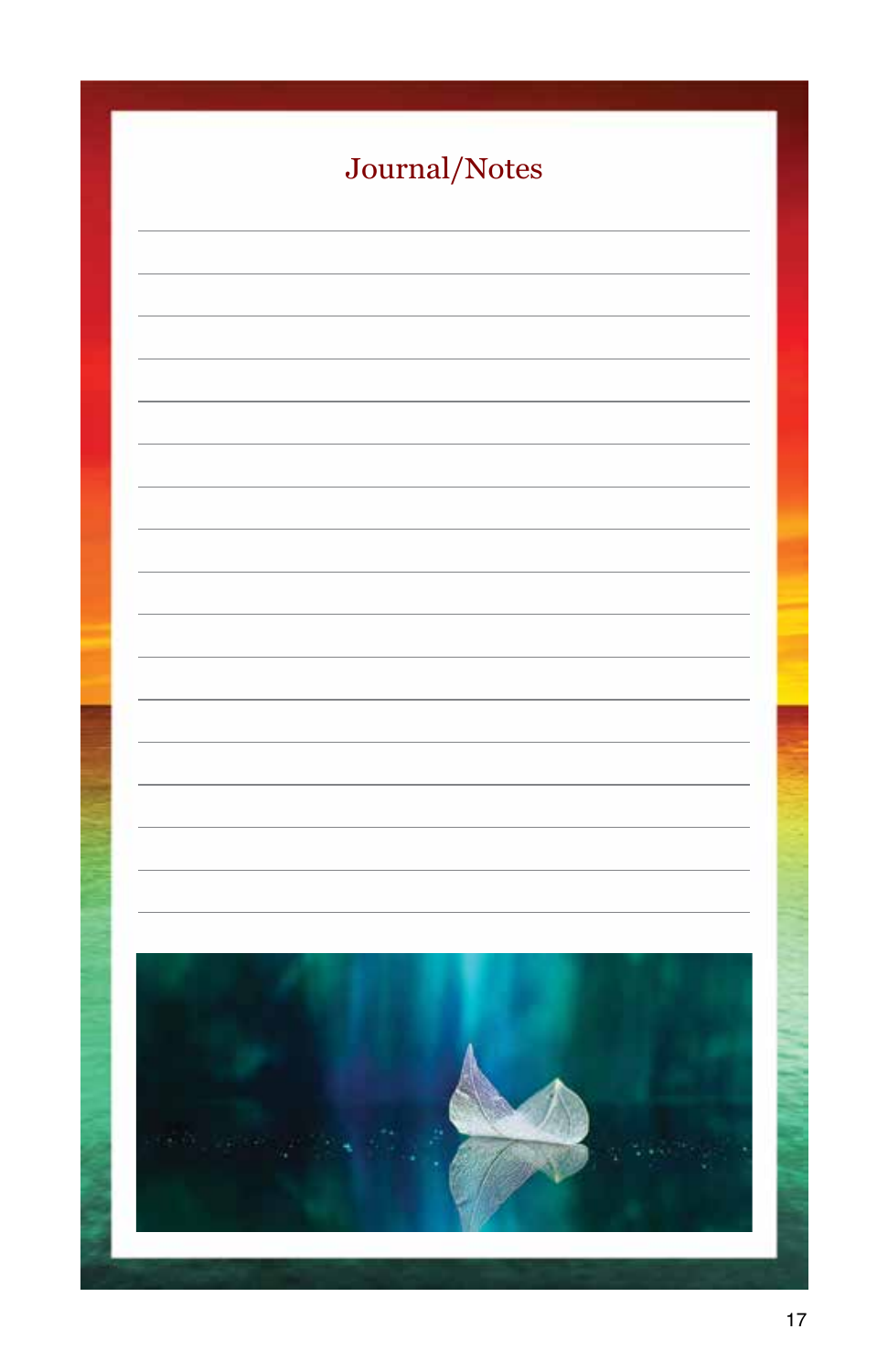### Forgiveness

Forgiveness is a personal decision we have to make in the quietness of our heart. When it's time to take a step towards forgiveness, we will find our intuition prompting us to start thinking about it, and then thinking about it more often, which leads to stepping into it – if we don't miss the wave of opportunity that's provided when our spirit is knocking on the door to get our attention.

Many people feel separation and a lack of deeper connection with friends or family, because in the past they were emotionally hurt by them. Learning to release these feelings of disharmony is a powerfully effective tool for personal peace and happiness. It's understandable why we feel it's appropriate to hold onto bitterness and anger. It's because this habit has been handed down from generation after generation and passed off as normal.

However, more people are realizing that holding onto and replaying these hurt or resentful feelings block our heart's care, which is important for creating harmony and a healthy balance in our system and with others. Acrimonious energy sustained and unchecked has been proven to release hormones and neurochemicals that drain our system and can put our wholeness health in harm's way, especially if it's imprinted with a lot of emotion.

It's common for us to feel that forgiving someone is about doing them a favor. As we forgive and release that pent-up hurt or animosity and its negative effects on our system, we are doing a major favor to ourselves by increasing the well-being of our own personal system. In some cases, forgiveness can be the difference in preventing major health setbacks, or not. Through time these repressed feelings can syphon our energy levels, our resilience and reasoning capacity, along with creating shades of flatness in our joy and happiness.

Science and psychology have demonstrated the mental, emotional and physical benefits from releasing these charged feelings – even a little bit is better than nothing. Sure, some situations are harder to release than others, yet some of the hard ones can be the most debilitating to our system's health and well-being.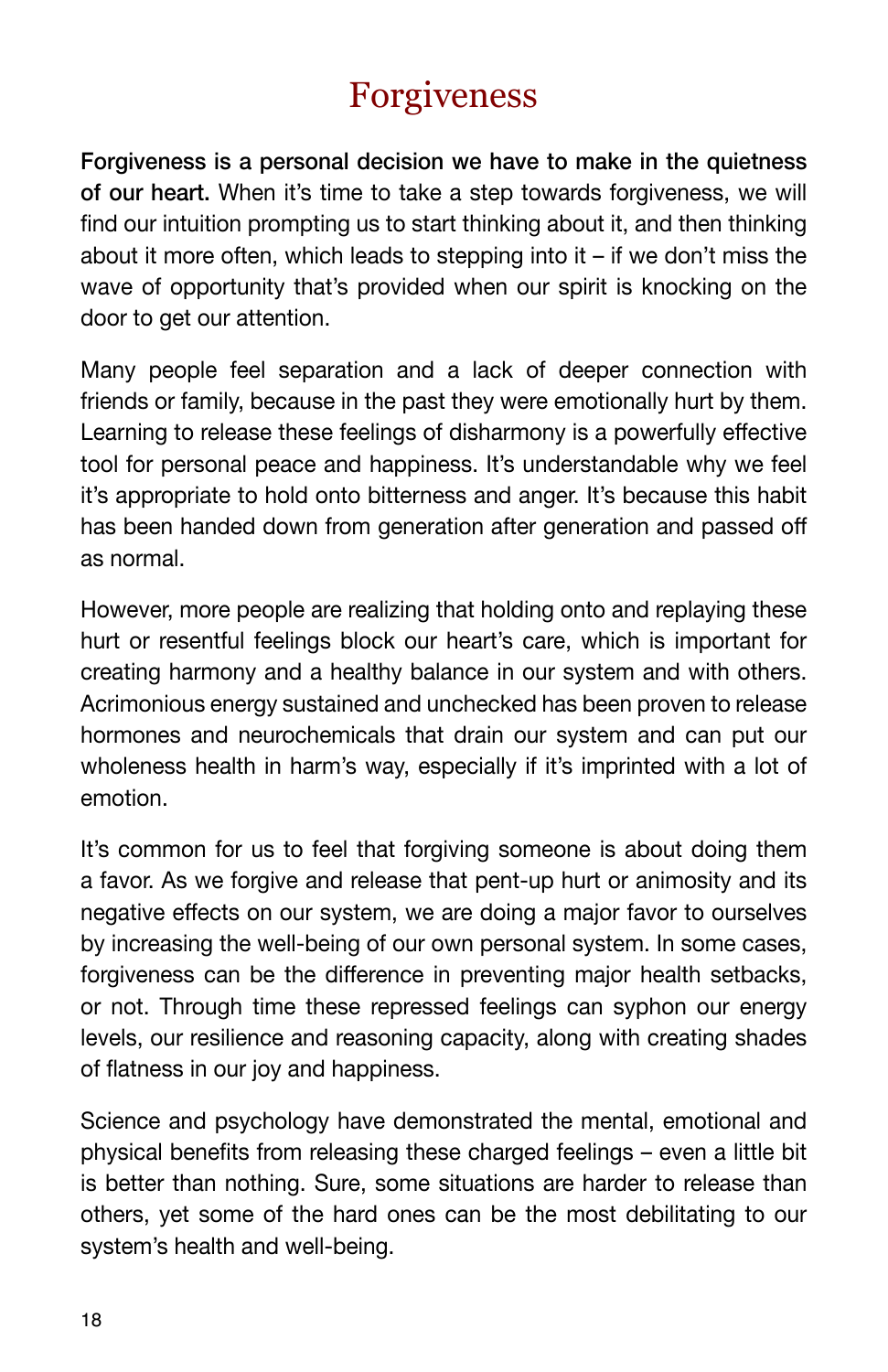Today there is plenty of evidence of the debilitating effects of repressing disharmonious energies. We are not bad people if forgiveness is hard, but it's a giant step in self-care if we go to our heart and gently start the process even if it's a little at the time, which is more effective in many cases.

Our heart is the secret sauce for forgiveness. Good luck if you try forgiveness from the mind alone. Yet it is often approached that way. Our heart knows that we are gaining something by forgiving, while the mind can resist forgiveness because it feels like it's giving up something owed. It's the heart that adds the love, understanding and patience to stick with the intention. Just know that forgiveness wouldn't have increased in popularity in the last 10 years if there wasn't something significantly beneficial that comes with it.

When your spirit, through your heart, is nudging you, this is a good time to explore different approaches. Because your heart will draw the right book, information or website with assistance that supports the way you are natured. In some cases, people connect deeply enough with their heart that they can get instant release, and forgiveness is complete. This happens at times, but supportive methods are also helpful in many situations.

> Our spirit provides energetic encouragement and wholeness healing, as we genuinely put our heart into our intention to forgive and free ourselves from the old.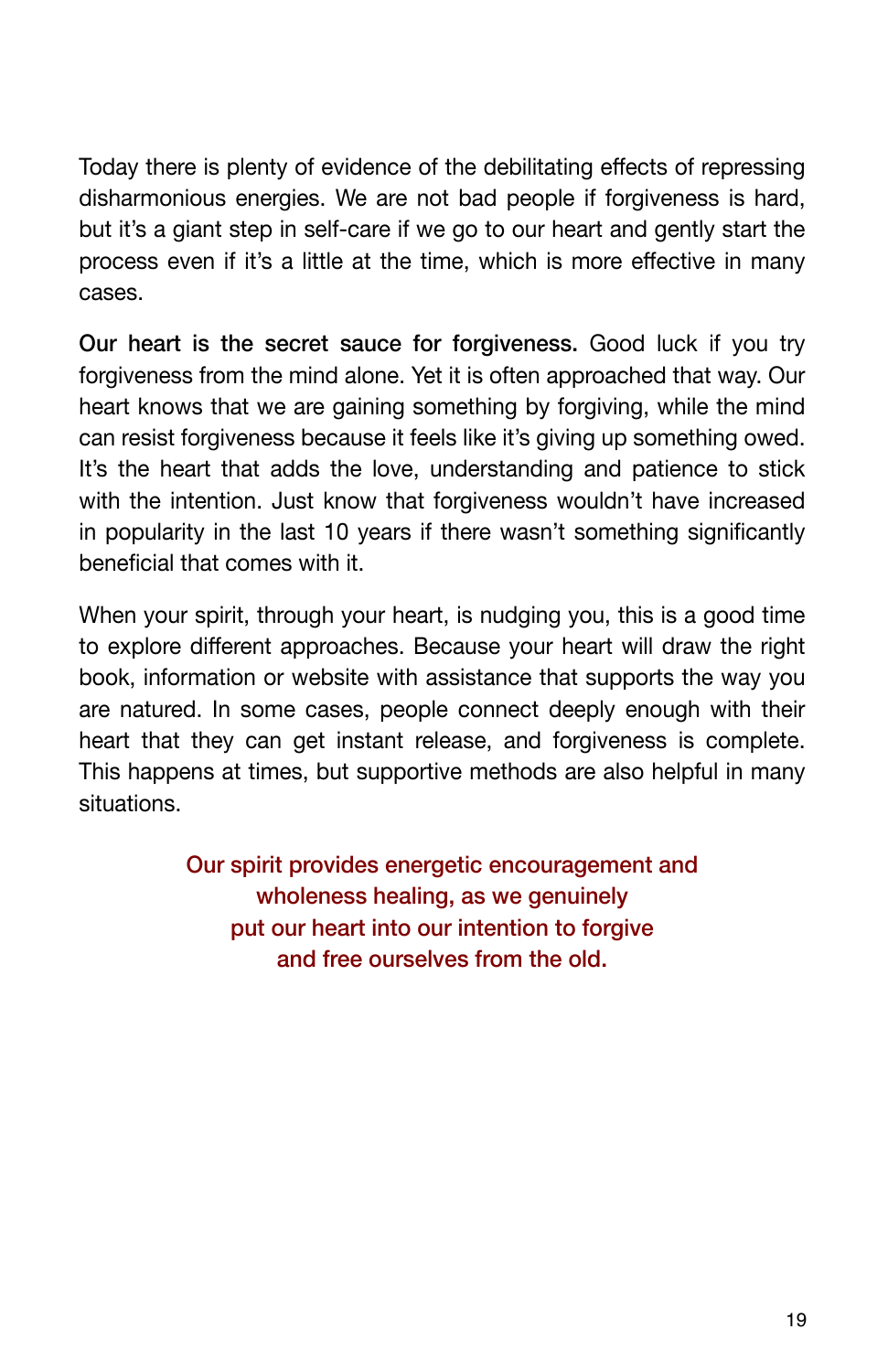| Journal/Notes |
|---------------|
|               |
|               |
|               |
|               |
|               |
|               |
|               |
|               |
|               |
|               |
|               |
|               |
|               |
|               |
|               |
|               |
|               |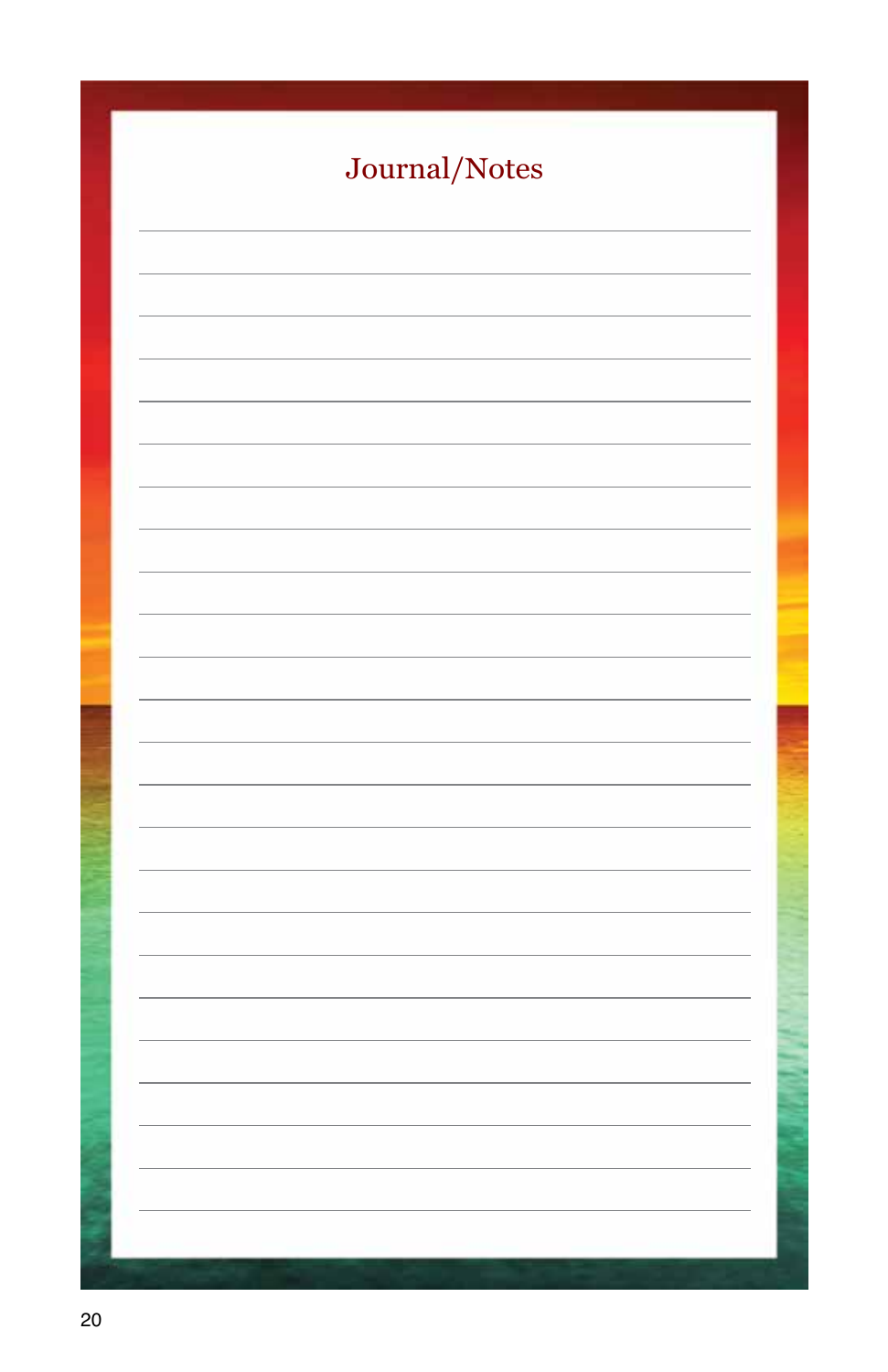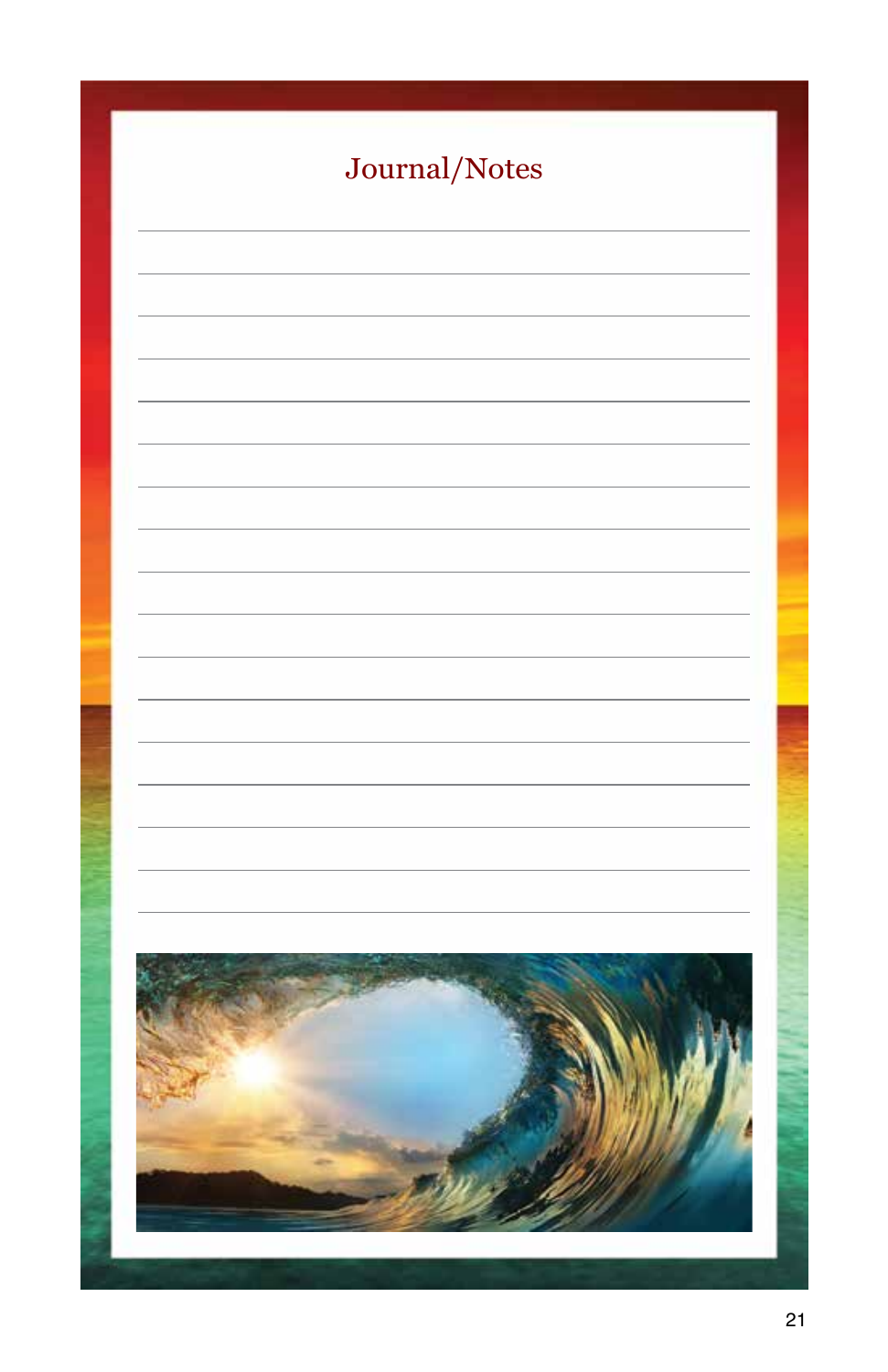# Humility

*Heart humility – that is, knowing who we truly are and accepting our strengths with gratitude, our limitations without judgment and the world around us with appreciation – is a powerful and attainable quality. Heart humility can help us to walk through this world with confidence, integrity and selfsecurity along with abundance. Heart humility is being honest with ourselves and others and expressing our gratitude and respect for all involved.* 

Heart humility does not require reserve or timid postures in our interactions with others. Statements such as "I appreciate myself and all I have; however, I really don't deserve it," are examples of false humility. True humility doesn't fade our personality into the background; it increases our charisma and effectiveness. Here are some simple practices for increasing humility.

#### Exercise: Humility Practices

- 1. Admit that you don't have all the answers.
- 2. Be open to feedback from family, friends and colleagues.
- 3. Listen without judging or interrupting.
- 4. Engage with and accept different points of view.
- 5. Be willing to admit one's own imperfections.
- 6. Lay aside ego and get in the trenches.
- 7. Make others feel valued, important and appreciated.

Some of the major benefits from practicing these aspects of humility include earning the respect of friends, family and co-workers, along with more creativity, harmony and peace at the end of the day. As we practice putting more love and compassion into our interactions with each other, our humility increases organically with ease, flow, and without having to give it a lot of thought.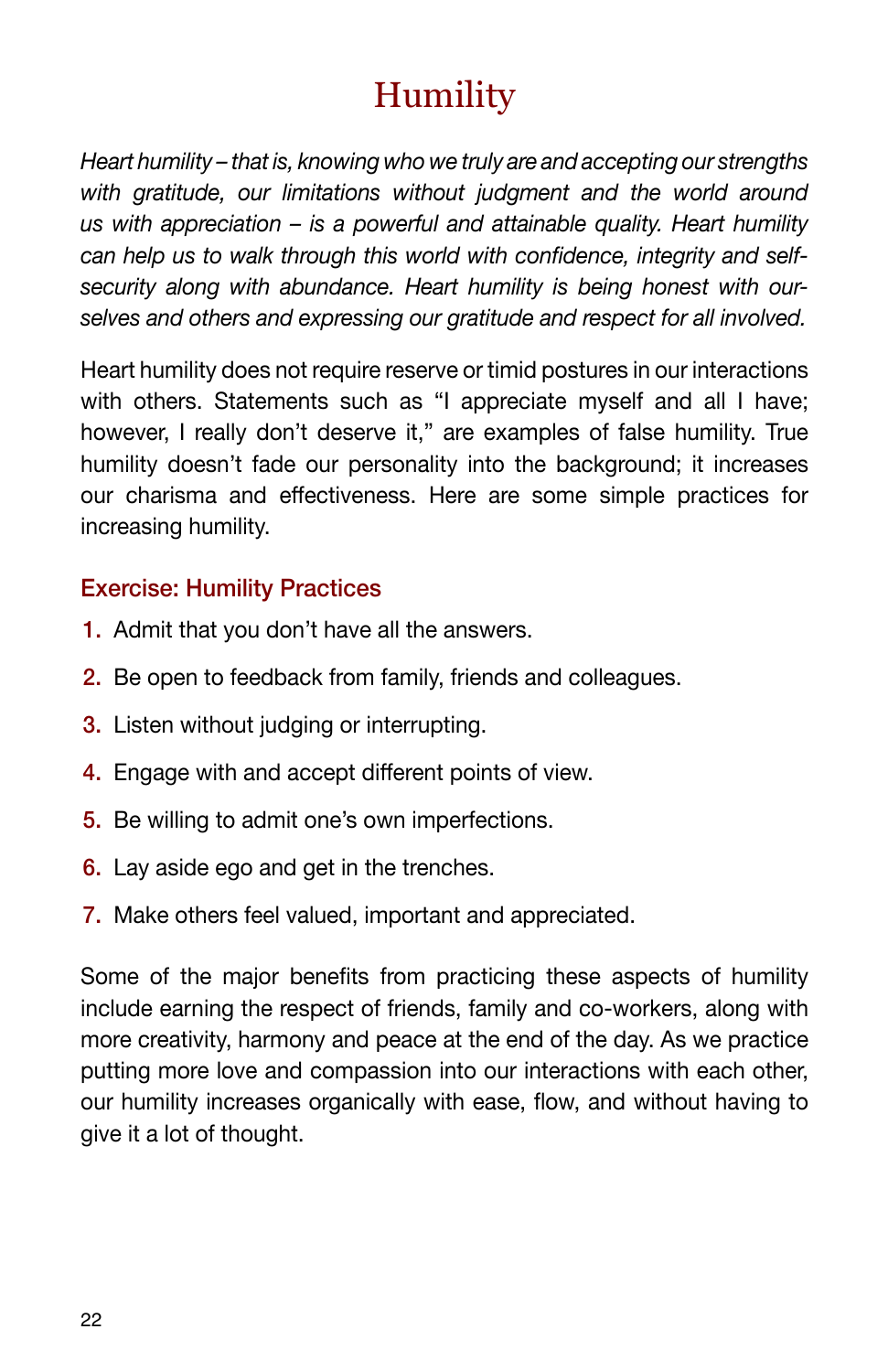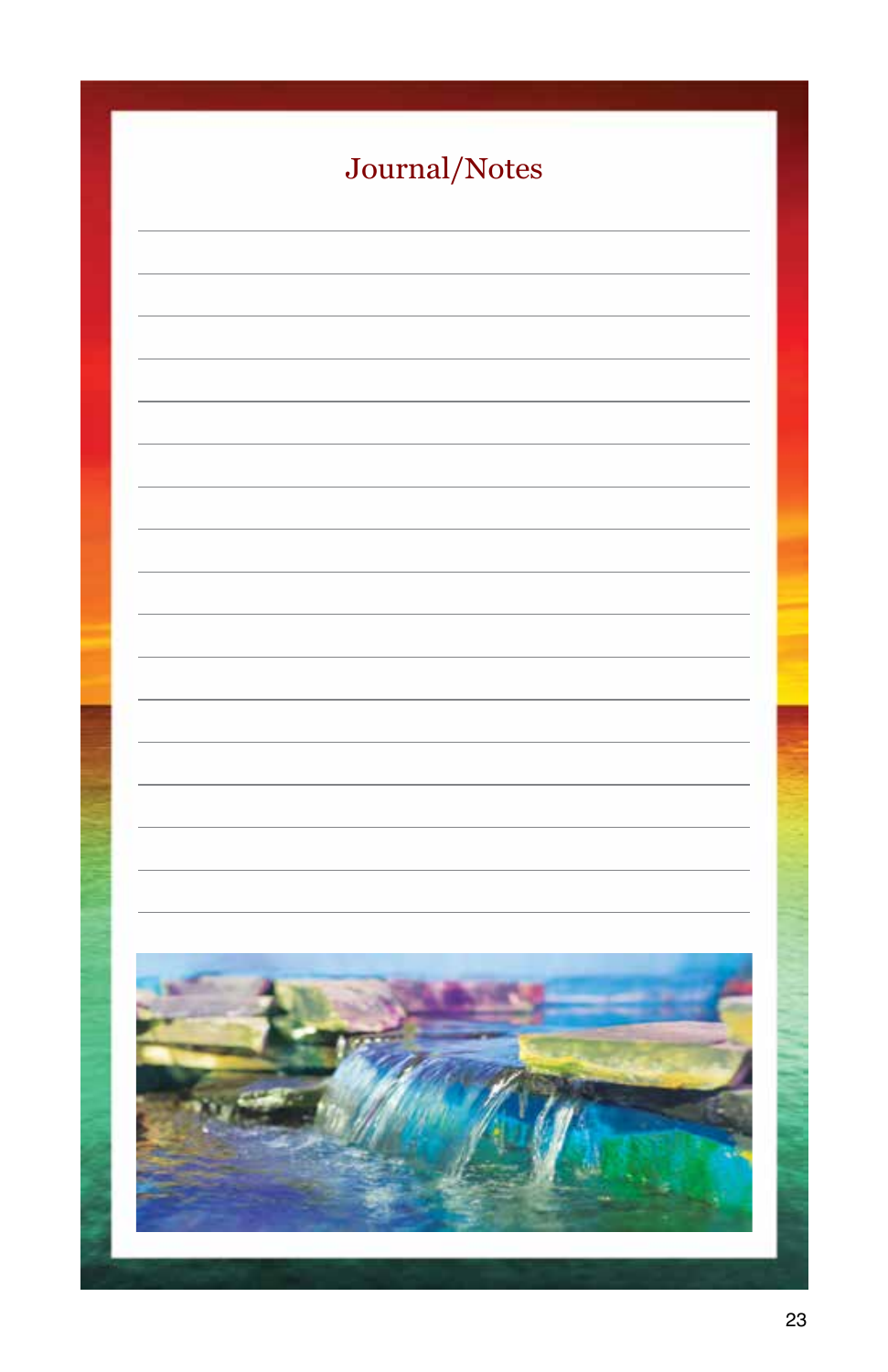### Love

Love is an action word for achieving our next level of collective intelligence. As collective conscious awareness increases, this will eventually reveal that love is an advanced mode of intelligent living. Many are sensing that collective compassionate love is emerging to become the next vibration of love that humanity is transitioning into. This transition can be softened by treating each other with kindness, respect and compassion. Without this it can be a long and continuous stress-filled experience. This transition is calling for *heart-directed* choices.

We are presently witnessing an experiential taste of two options:

- 1. We are seeing an increase in care, compassion and a desire to be helpful on the rise.
- 2. At the same time, we are experiencing a forceful increase in separation due to anger, hate, judgments spinning from strong political biases and unresolved global cultural issues.

We are at a personal and collective choice point: Do we choose love, kindness and peace, or separation, bitterness and more of the stress this is already bringing? It is an individual choice and listening to our heart can help with this. Consider that the way of love, kindness and compassion hasn't collectively been tried yet. However, the way of separation, fear and blame has been around for a long time – Life seems to be calling for us to "go figure". It's time to start getting along with each other!

Accessing our natural heart feelings and guidance can create an energetic field of unconditional love which inspires our deeper connection and care for each other. Most of us agree that the lack of this care increases the separation, chaos and stress which much of humanity is experiencing. As we're kinder and more compassionate with each other, it can start a process to reverse this momentum of fear and separation, but it starts with our individual heartfelt commitment.

Following are some simple practice exercises that can be helpful for increasing our love and collectively using the intelligence of love to manifest coherence, harmony and peace.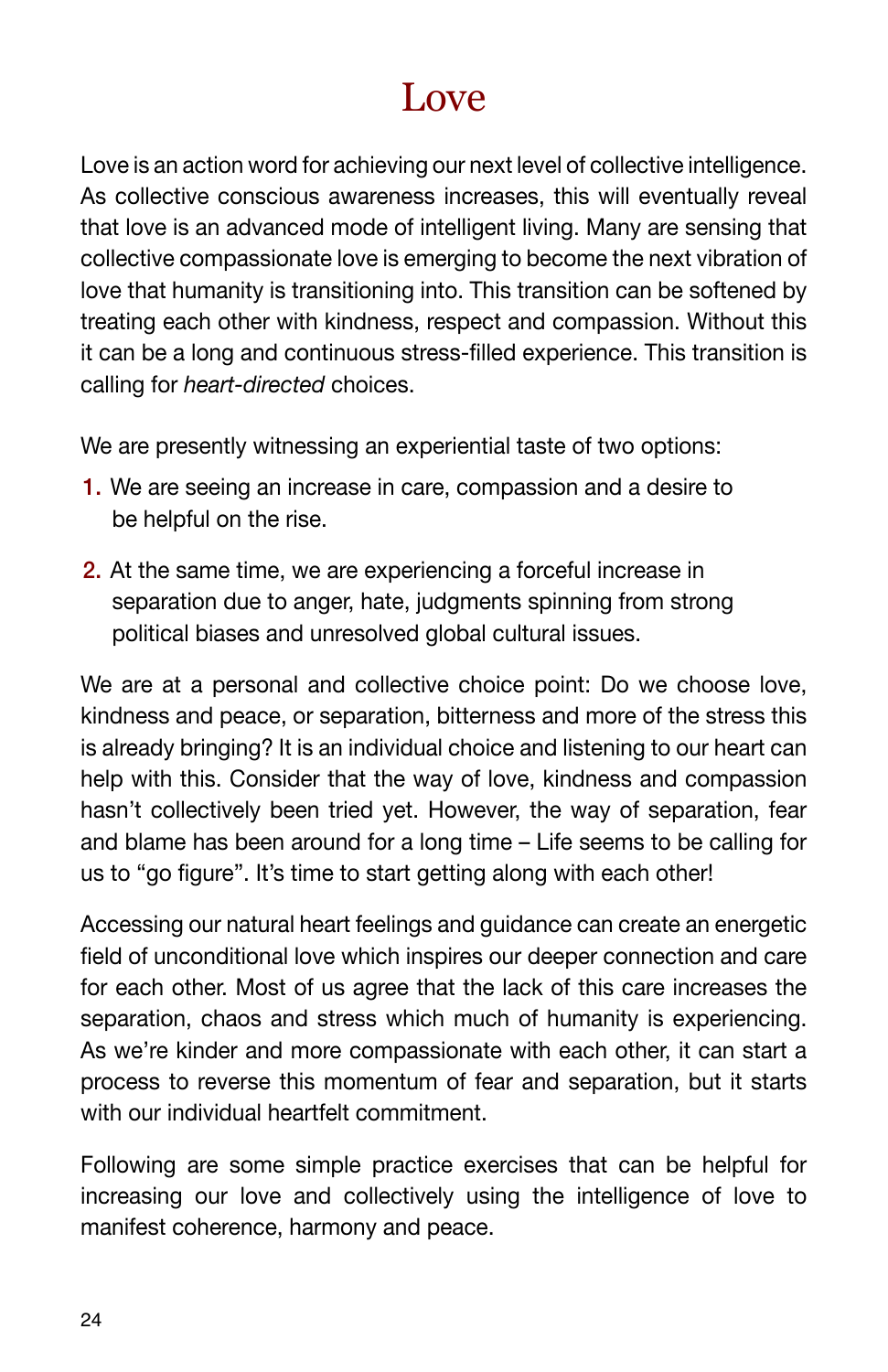### Expanding Your Capacity to Love

### Preparation Steps

- Step 1: Focus your attention in the area of the heart. Imagine your breath is flowing in and out of your heart or chest area, breathing a little slower and deeper than usual. This increases your capacity to focus on your intention.
- Step 2: Activate and sustain a heartfelt feeling such as love, appreciation, care or compassion for someone, an animal friend, nature, etc. This helps to warm your heart feelings and makes the following practice exercises more effective.

#### Practice Exercises:

These suggested exercises are bundled in no special order:

- Sit a while in relaxed stillness and imagine breathing love into all your cells. This helps to regenerate and refresh your system and spin off accumulated stress. Remember that it's already proven that love energy can positively effect changes in our biology.
- Increase the flow of heart energy through your system by practicing qualities of love, such as appreciation, care, kindness, compassionate care, patience, a desire to help, etc. This is one of the most effective practices you can do to boost your resilience, emotional poise and access to flow in these stepped-up times of change.
- Practice radiating a soft love energy into your interactions with each other or whatever situations that you find yourself in day-to-day. Practice feeling love and compassion for people suffering hardships in your environment and throughout the world.
- Send love to calm your mind to reduce stress overload. Also, the practice of forgiving ourselves and others especially steps up the quality of our love and healing capacity.
- Practice radiating love into future meetings or interactions you are planning. This helps with deeper hearing and compassionate listening.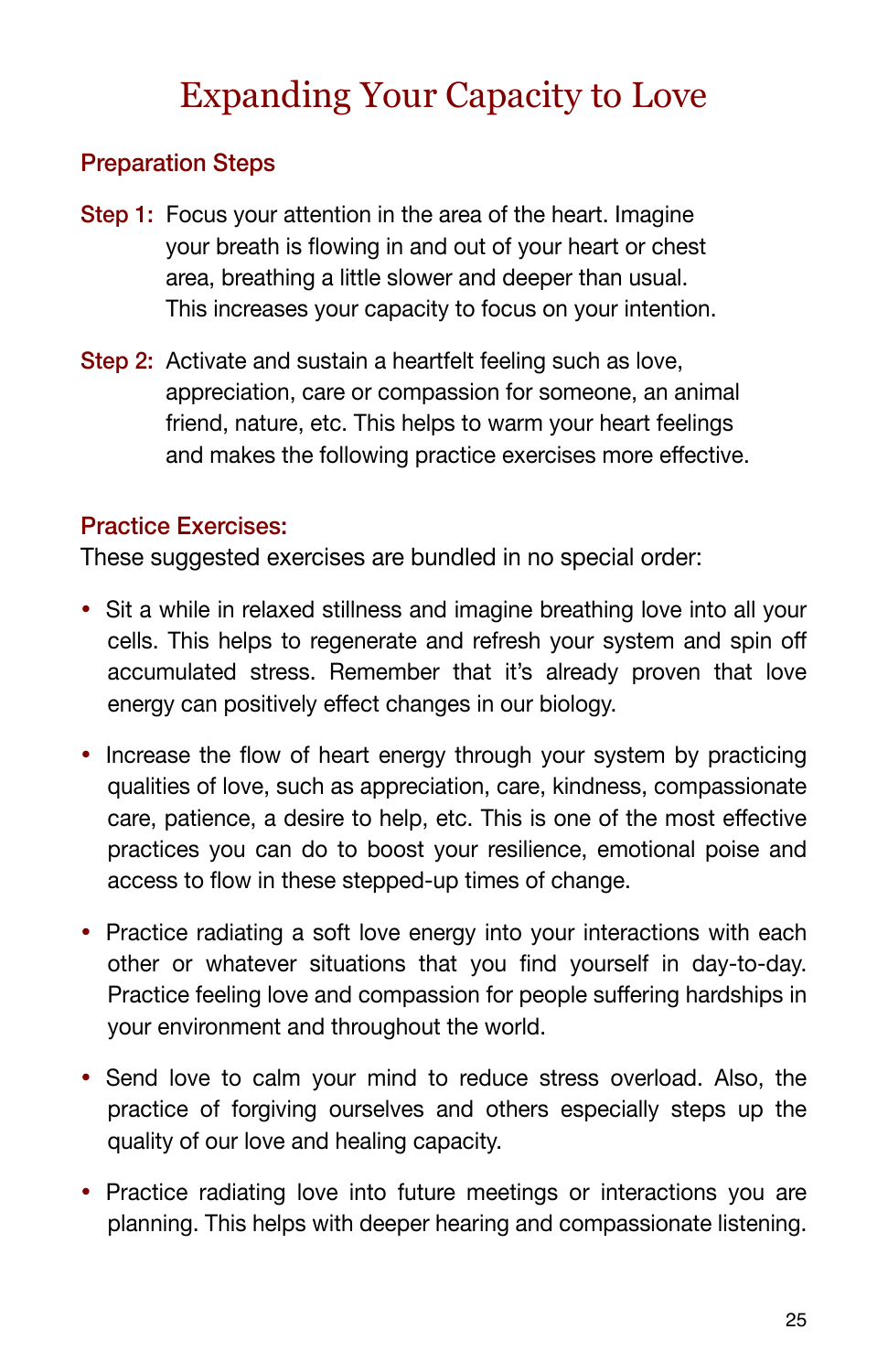NOTE: It's effective to do some of these exercises each day so that radiating love becomes your norm. These exercises are intended to inspire your own creative ways to increase your love and find the transformational benefits that come with it. Your heart will start to inform you of the myriad ways love can be effective. Know that any situation you send love to is raising the vibration of your own system and the energetic field environment of the planet.

### **To Love Is Why We Are Here.**

*"People are just scratching the surface of awareness regarding the focused power of love to create harmony and order in seemingly impossible situations, especially in healing issues with others or between countries and tribes." – Doc Childre*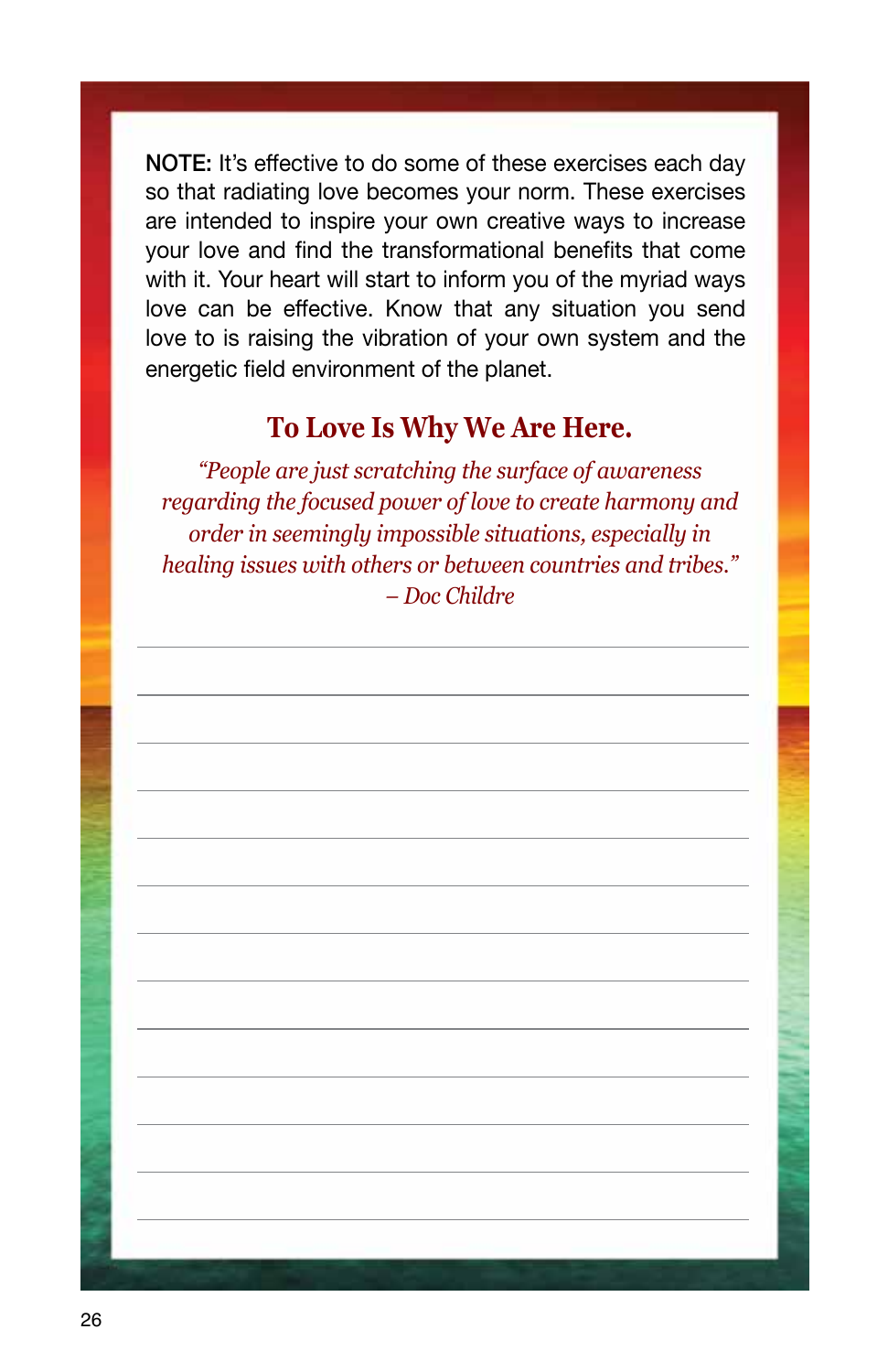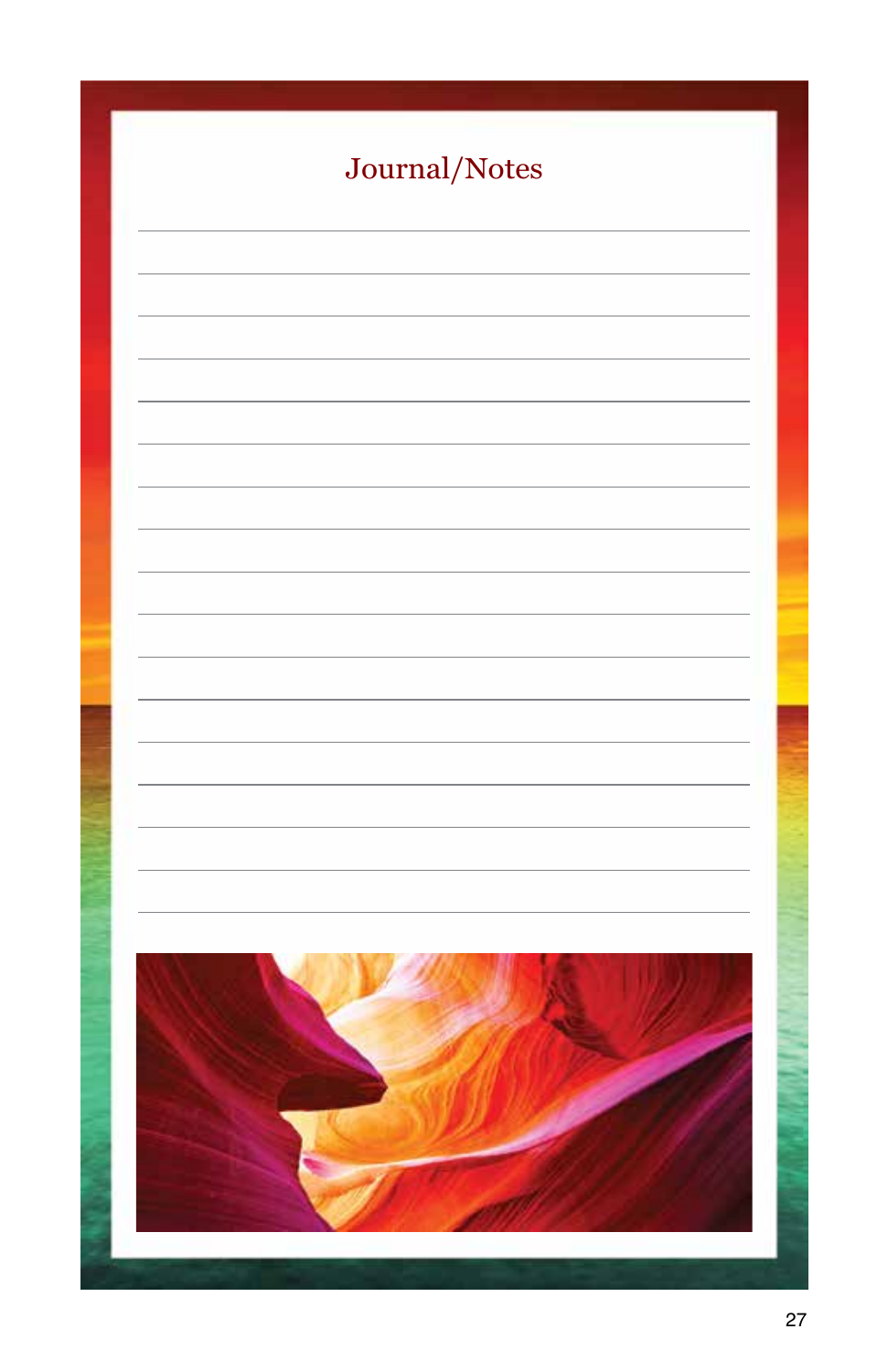# **Objectivity**

Objectivity involves finding the maturity to disengage from an issue for a few moments, letting emotions ease off, so you can return to a more objective view. This involves stepping back from the issue, so you can keep an open heart and mind about what is really happening. Seldomly are you able to resolve your issues if your mind is made up and your emotions are locked in support.

The following technique was designed to create objectivity around an issue and help clear emotional memories. The easiest way to get started with the Cut-Thru steps is to practice on an issue as you read the steps. First, pick a minor issue to start with, not one that's highly charged emotionally which are more resistant to change. Softer issues often resolve quickly, yet they increase confidence and the resilience for taking on charged mindsets and stuck places. Remember to keep your attention and energy focused in the heart throughout the steps to stay coherent.

### Exercise: Achieving Objectivity and Resolving Issues Using the Cut-Thru® Technique

Step 1. Become aware of your feelings regarding the challenge or issue.

Step 2. Focus your attention in the area of the heart. Imagine breathing ease or appreciation slowly and casually through your heart or chest area.

Step 3. Assume objectivity about the feeling or issue, as if you were considering it from a neutral observer's perspective.

Step 4. Rest in neutral in your objective, mature heart. Soak and ease any perplexing feelings in the compassion of the heart. This can help dissolve the significance a little at a time.

Step 5. After dissolving as much significance as you can, sincerely ask your heart's intuition for appropriate inner guidance or insight. Ask your heart what really matters here. This is an important part of Cut-Thru. Learning to dissolve significance is important because the significance we create adds more challenge than the issue itself – in many cases.

*Suggestion:* If you don't get an insight, find something to appreciate for a while and do Cut-Thru again at another time. Some issues take more heart soak time to create release. It takes genuine compassion, patience and appreciation to release old judgment histories that keep us disconnected from each other. This will get easier in time. We are not bad for having these feelings, yet we are happier and more effective as we transform them.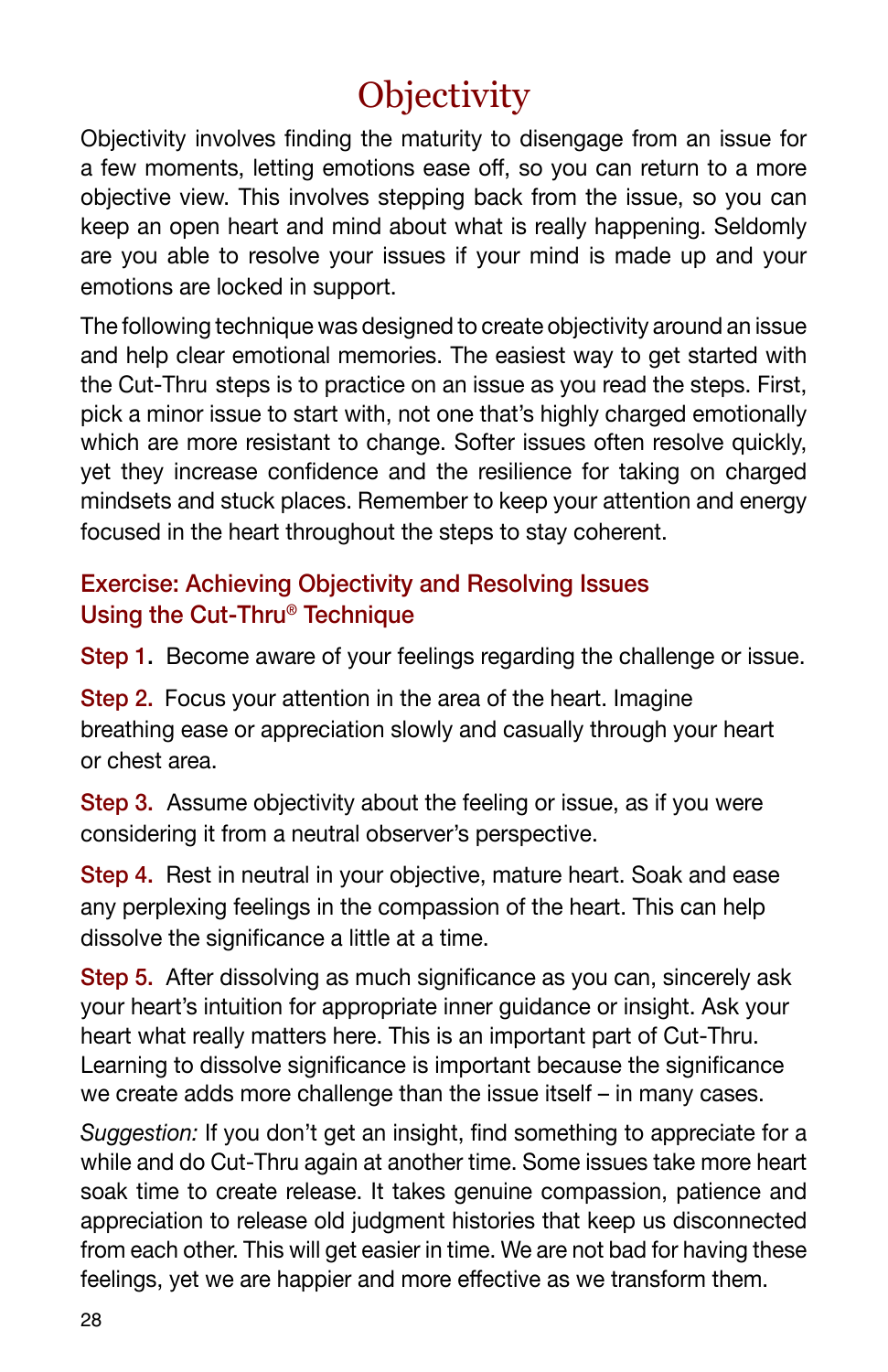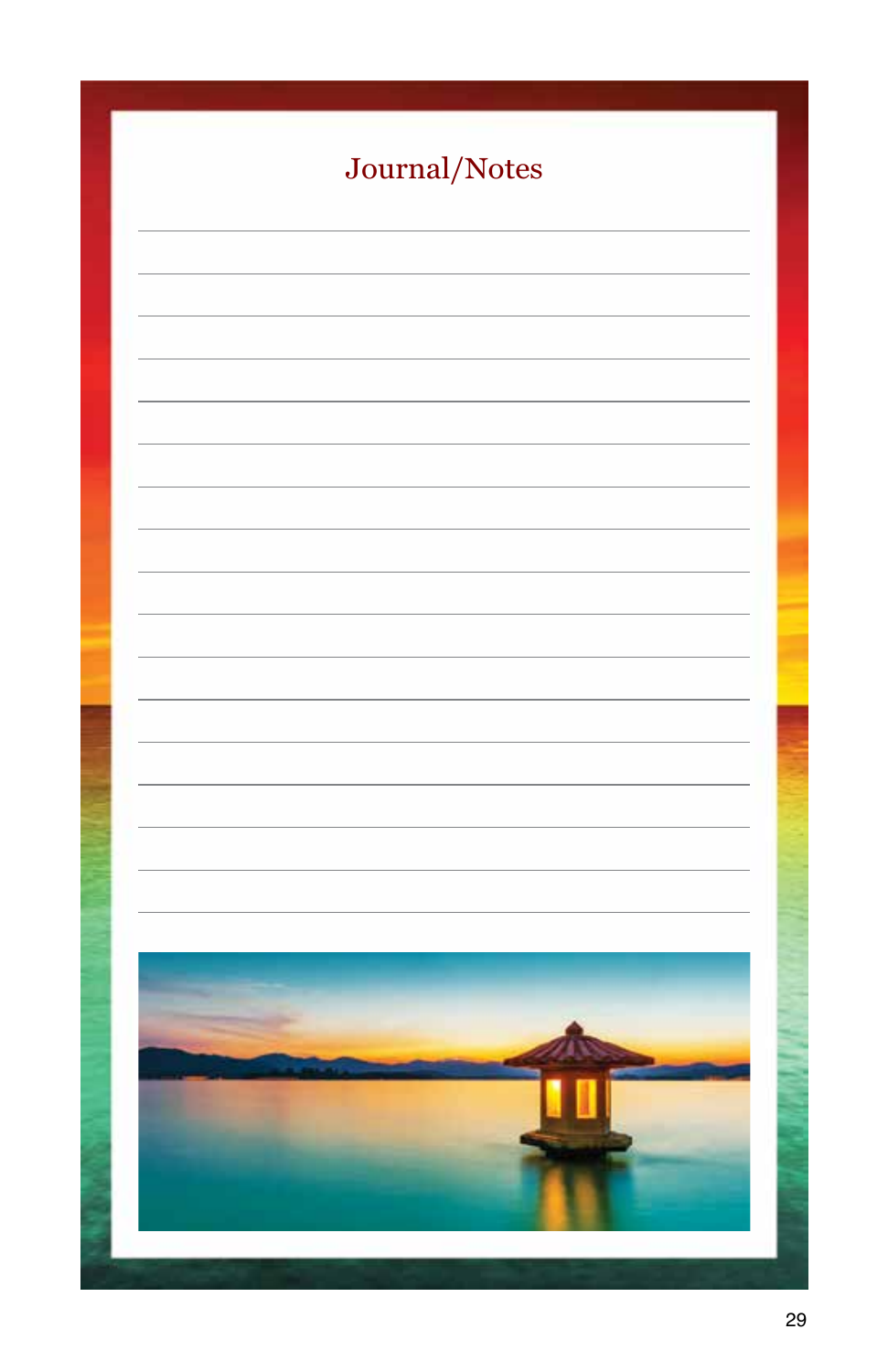### Patience

Patience supports our ability to manage our energies from a state **of ease**, especially when things don't move to suit our mind's pace. The speed of change can make life seem like it's on fast-forward. This can amplify impatience, irritation and frustration. These assumed small energy leaks often turn into blockbuster energy deficits over time, if we don't reset and transform them into patience, resilience and flow.

Rushed, impatient energy diffuses our capacity for favorable outcomes. When we push energy, this cancels the experience of flow and creates hiccups in our intentions. It's our mind that tends to rush energy; our heart chooses balance, rhythm and flow. When cooperating together, they increase outcomes that facilitate any situation.

Practicing patience and ease creates the energetic environment for flow to take place in our communications, choice selections and actions. Traffic jams, slow computers, and difficult people won't disappear as we practice patience. However, patience helps us attune our mental and emotional nature to the most reasonable and effective ways for responding to whatever life presents.

We often make high-spirited commitments for behavior changes and then our intentions fade because the lack of patience drains the energy from our commitment. Patience is a transformational heart quality that we often forget when we need it the most.

To access or restore patience and resilience whenever needed, moving with the attitude of inner ease is usually the missing ingredient. Breathing the attitude of ease creates the tolerance that disarms impatience. Before you respond to a vexing e-mail, person or situation, breathe ease and settle the mind and emotions. This helps you pause and review your response before you do or say something that creates an emotional mess and the downtime it takes for damage control.

Our intuition constantly prompts us to be more patient, but most of us know that initiative can slip away all too easily. Once we realize how many mental and emotional setbacks and physical energy drains are caused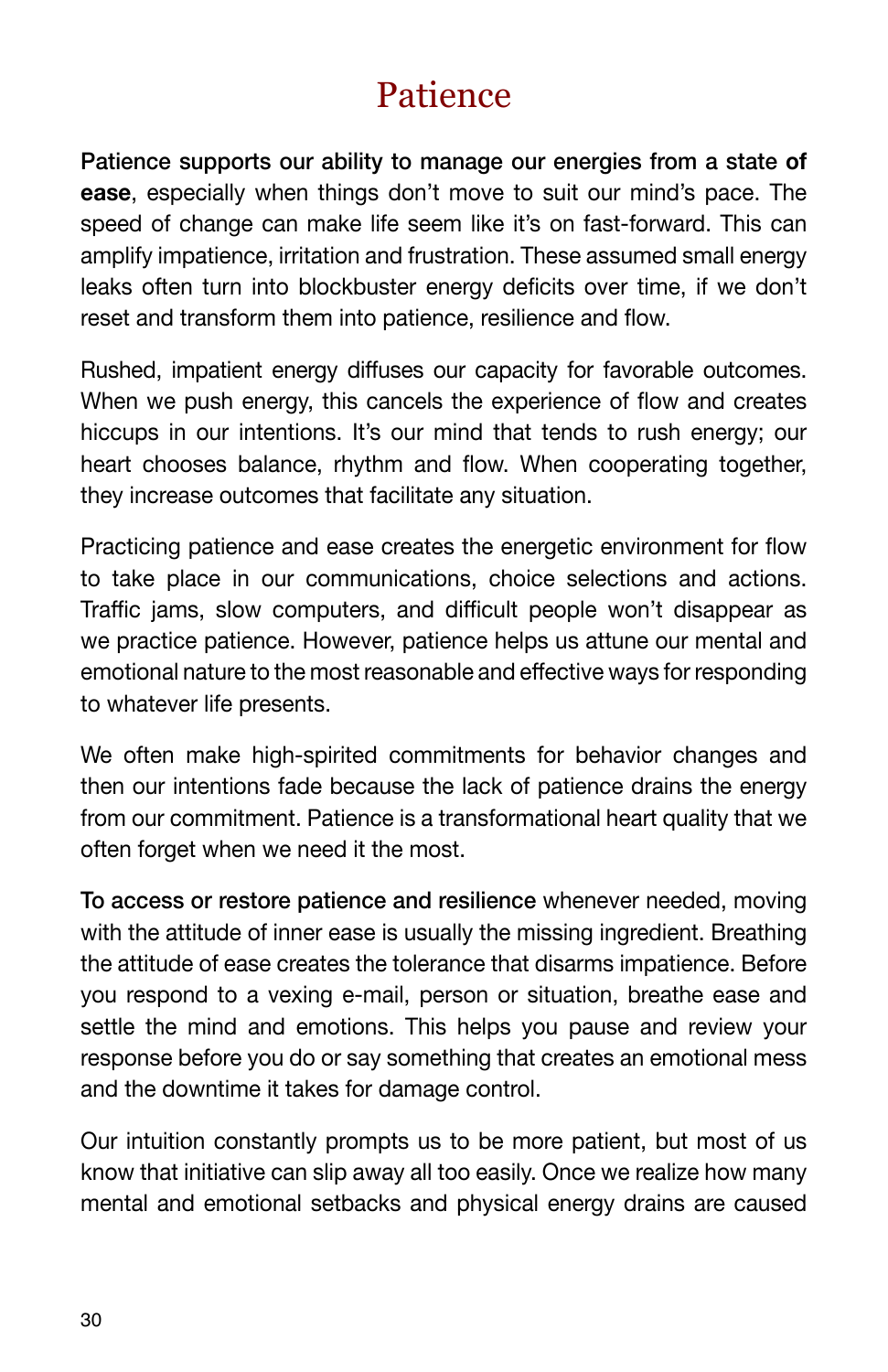from the lack of patience, you can bet we will commit like never before to install patience as one of our most important assets for navigating these times of high speed, unpredictable changes. Patience is a big deal. It's time for us all to accept this.

### Exercise: Replacing Impatience with Patience

- **1.** Acknowledge your feelings as soon as you sense impatience, irritation or frustration.
- **2.** Pause what you're doing, focus on your heart, and breathe in the attitude of ease. Imagine with each breath that you are drawing in feelings of patience and calm.
- **3.** Once you activate your patience and regain your energetic poise, breathe this feeling for a while longer to help anchor it in. After doing this exercise for a day or two, your intuition will start to automatically cue you up when impatience persists.

As we commit to replacing impatience with inner ease and patience, our responses will play out with more balance, resilience, and clearer discernment. This can prevent much of the energy drain and fatigue we experience at the end of a day. Be patient with the process.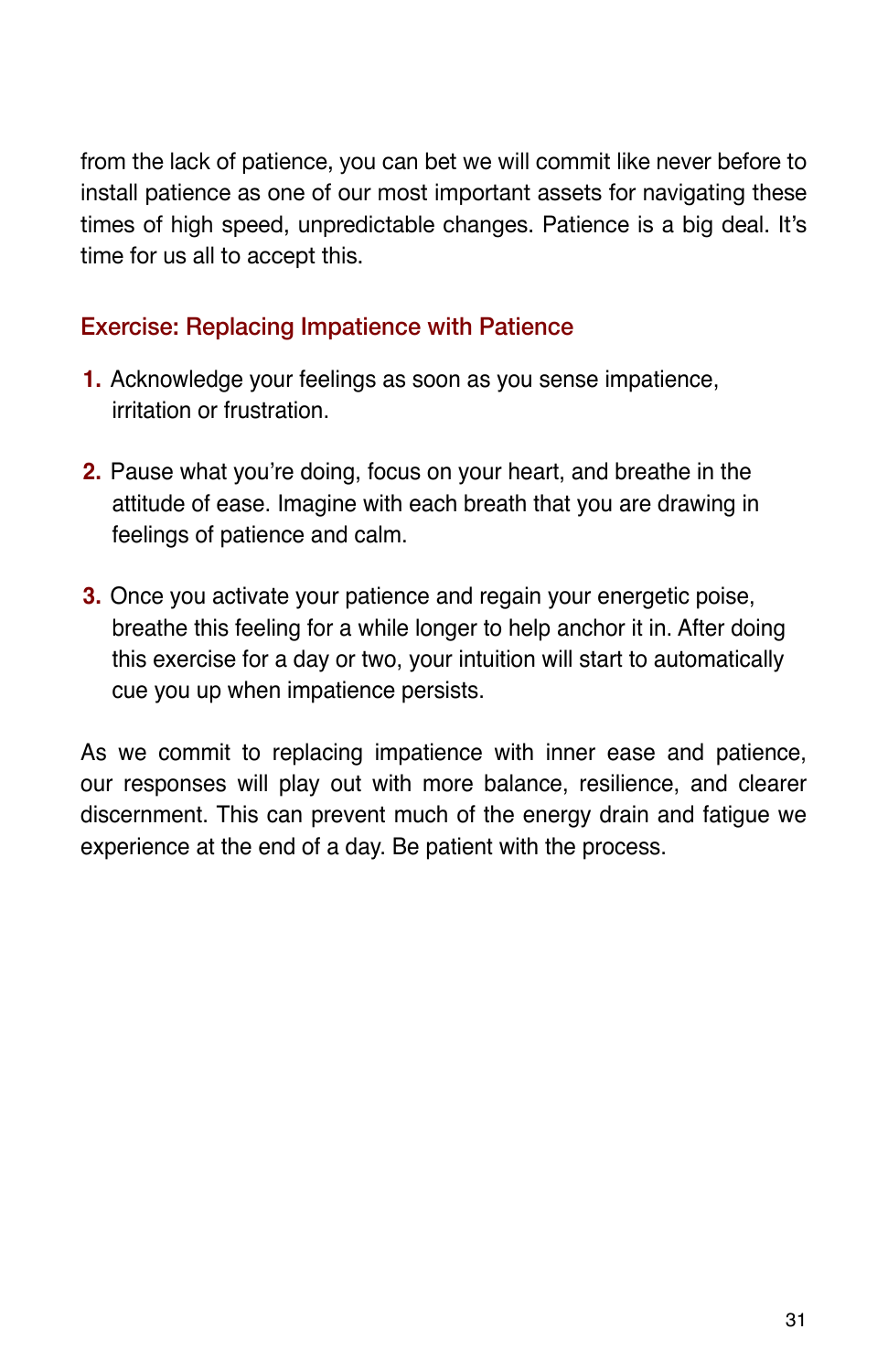| Journal/Notes |
|---------------|
|               |
|               |
|               |
|               |
|               |
|               |
|               |
|               |
|               |
|               |
|               |
|               |
|               |
|               |
|               |
|               |
|               |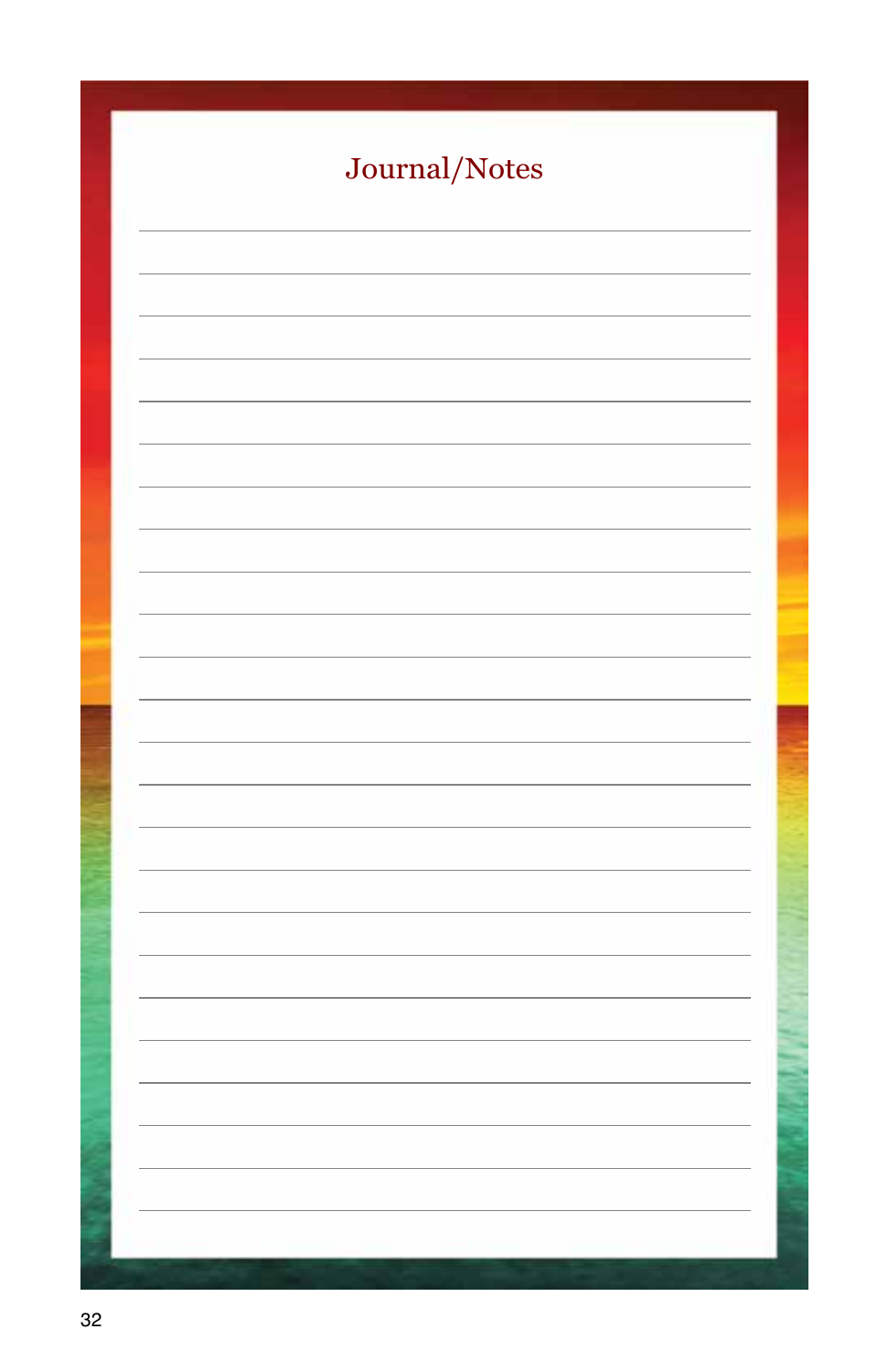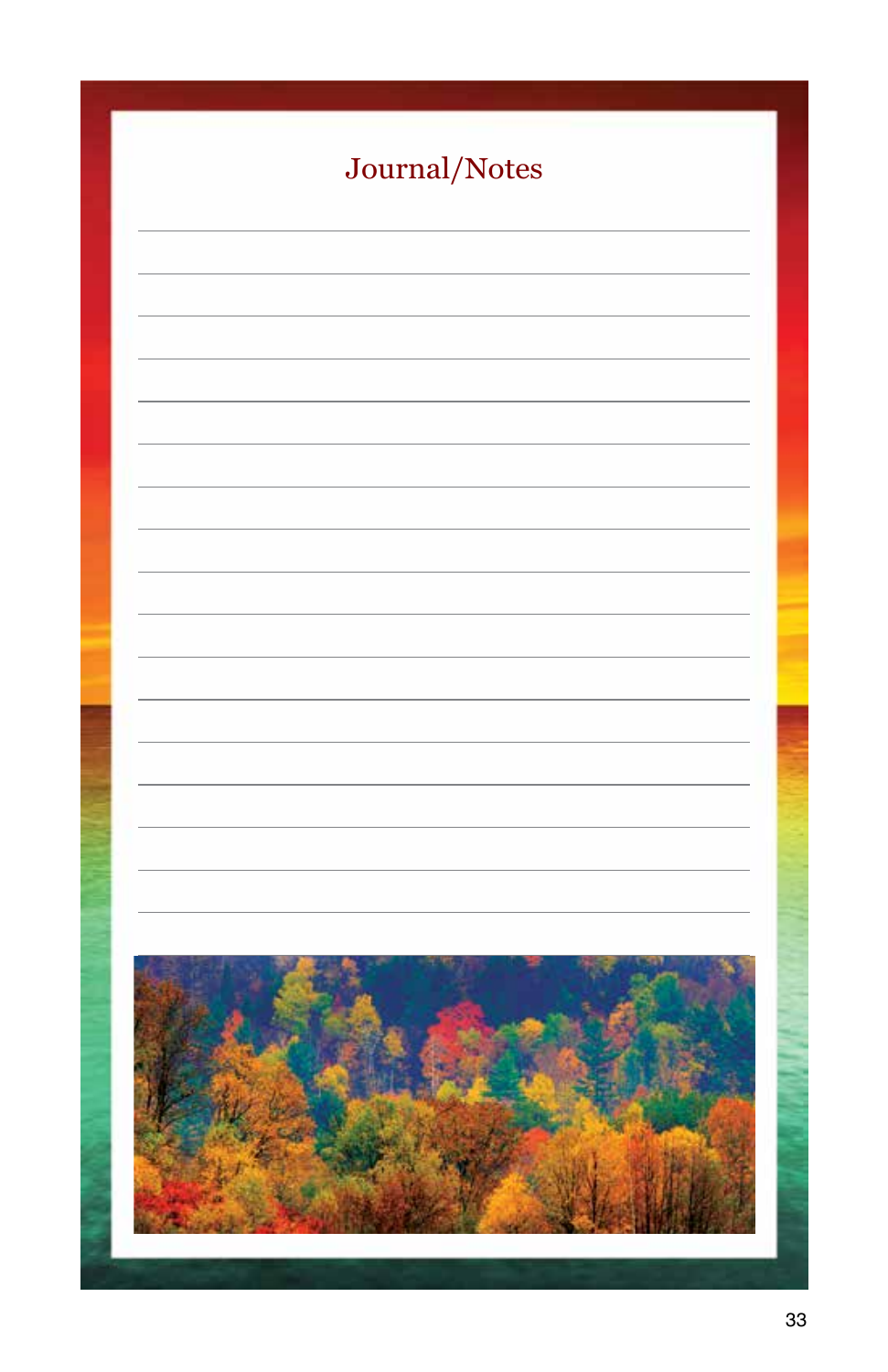### Stillness

It's a highly effective energy saving choice to schedule times for practicing *inner stillness* and allow our heart, mind and emotions to experience a relaxed time-out from competing with each other over which decides the choices and decisions we make. Stillness softens our determined mental and emotional traffic so that our heart-speak can be heard.

Stillness requires a little practice because our mind will try to occupy any available space, if the door is left cracked. However, if inner stillness practices didn't produce high-value results, think of all the centuries of time that meditators and spiritually conscious people would have wasted throughout history.

Forget the mystical and think of inner stillness as something practical and street worthy. How many times have we told children or others to get still inside and listen up because we have something important to tell them? This is because we instinctively know that stillness plays a part in the quality and depth of most people's hearing ability. So, why not use stillness in the way it can count the most—to quiet our mental and emotional static so that we can hear the counsel and wisdom from our heart's intuitive guidance.

When our mind finally lets go in meditation, inner stillness is where we land. From there we can reset and upgrade our life's experience. As we learn the value of inner stillness, this reduces life's more challenging ways of nudging us towards listening to our heart for guidance and discernment for better choices.

We often hear ourselves and others say, "If I had more foresight, I would have handled that situation differently." Stillness is a primary source for increasing our foresight and discernment. Inner stillness is a place that our heart can speak without the mind running it off the road. In order to "be still and know" we first have to be still enough to listen.

We suggest that practicing inner stillness to connect with our heart's intelligent guidance will become a most positive corner-turning step forward for humanity.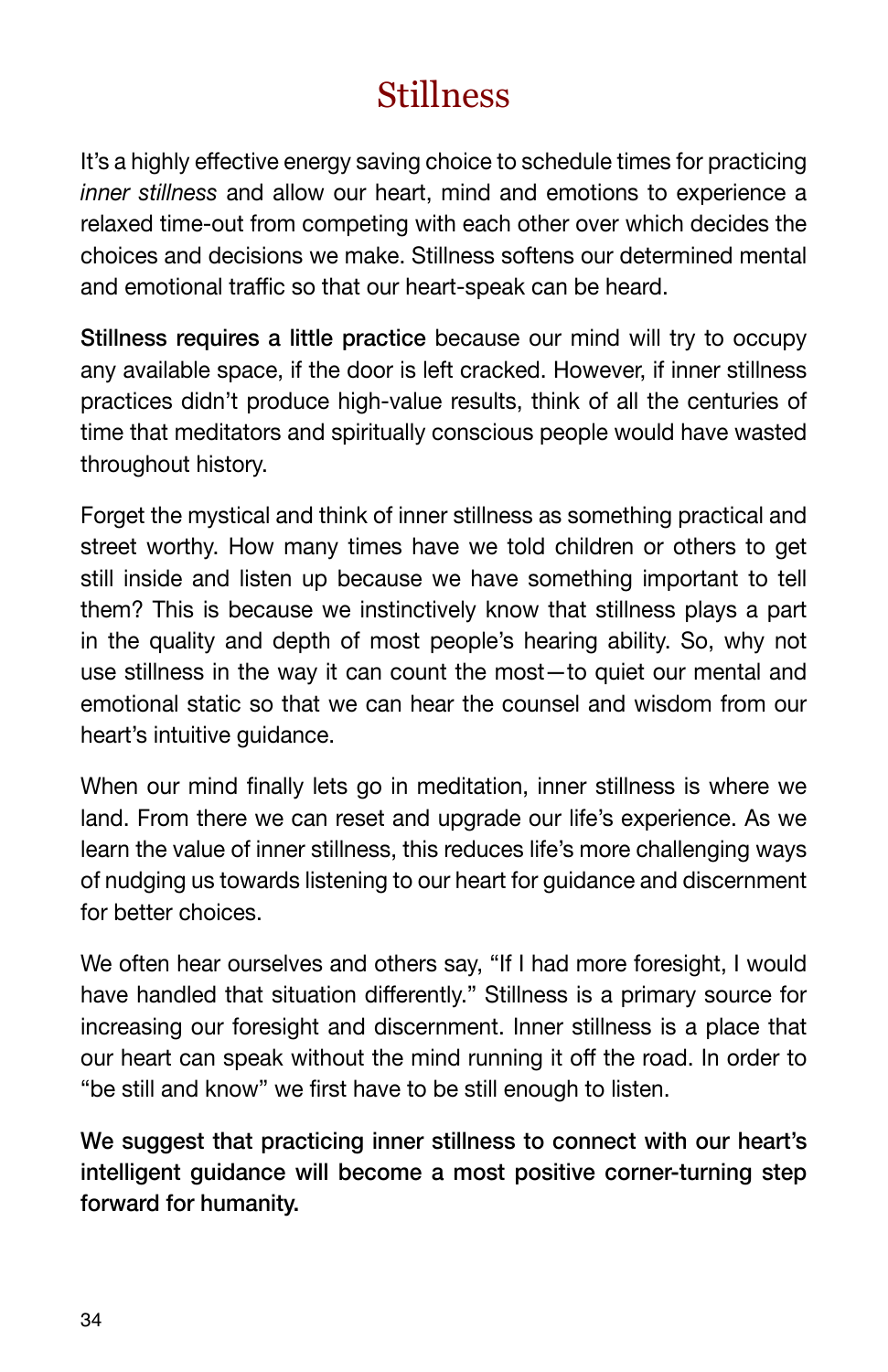#### Exercise: Stillness

Step 1: As you breathe quietly, imagine your breath calmly slowing down the vibration of your mental and emotional energy. Stay with it and don't care if your mind disrupts you. This will improve with patience and practice.

> *To get benefits out of this stillness exercise, you don't have to totally stop the mind – even reducing thoughts and calming yourself improves your capacity to sense your heart feelings and suggestions. In a short amount of time, the power to quieten your mind will increase.*

- Step 2: As you feel your energy calming, softly radiate love and peace into your inner environment. This connects you with your heart energy.
- Step 3: While maintaining your state of calmness, ask your heart for guidance, solutions, or deeper understanding regarding life issues you are experiencing.
- Step 4: Imagine stillness as a peaceful place in which you are sitting. If thoughts do come up, don't push against them. Casually refocus on breathing love and peace into the stillness. Our higher choices become more obvious as we increase our capacity to listen in stillness to our heart's intelligent guidance.

*Note: When you're listening for intuition, don't expect a Siri or an Alexa type attendant on the other end with a download of answers. Especially on complex issues, intuitive feeling answers often come later – through something someone says, something you read, while you're in the shower, driving down the road, etc.*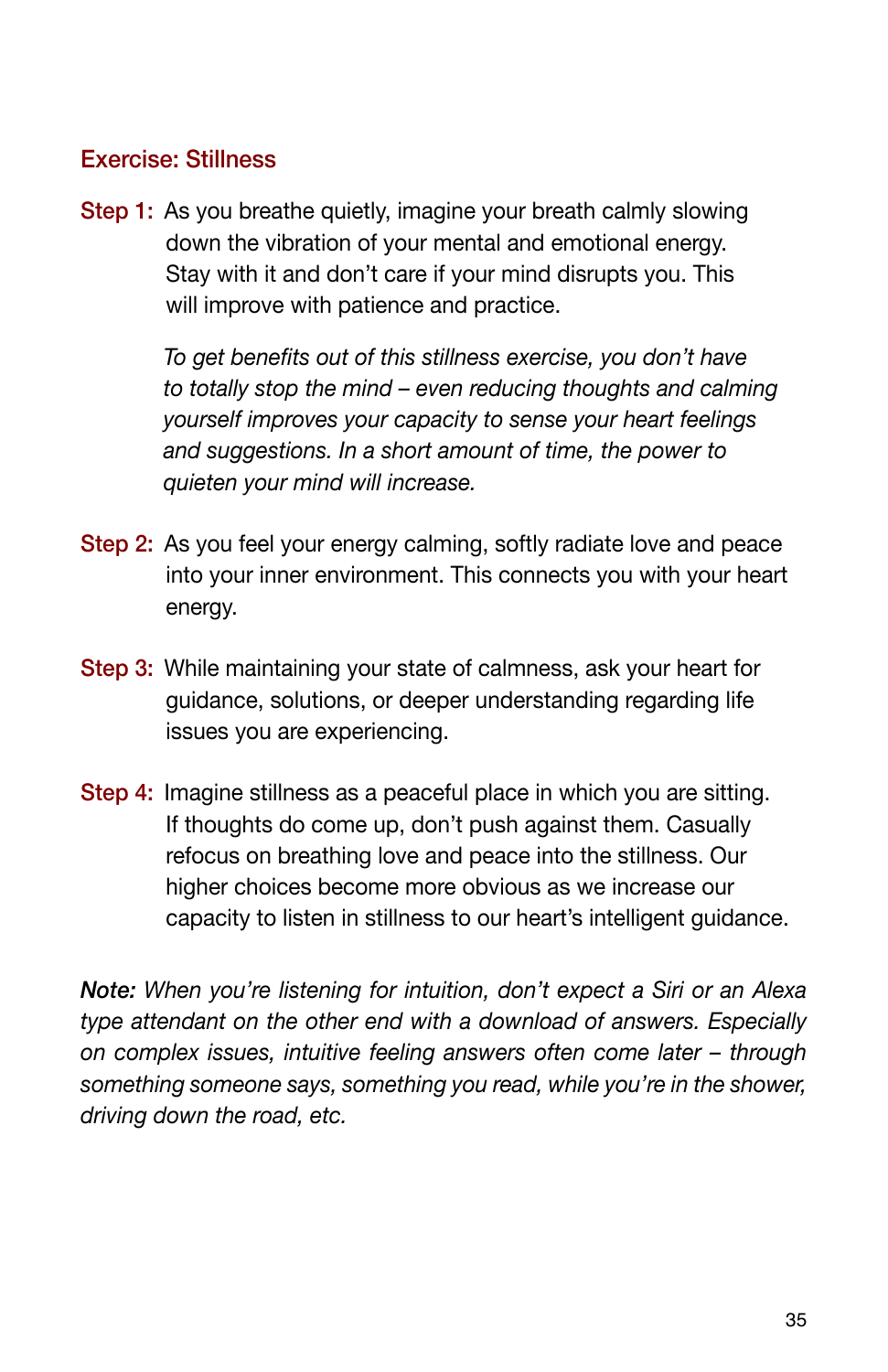| Journal/Notes |
|---------------|
|               |
|               |
|               |
|               |
|               |
|               |
|               |
|               |
|               |
|               |
|               |
|               |
|               |
|               |
|               |
|               |
|               |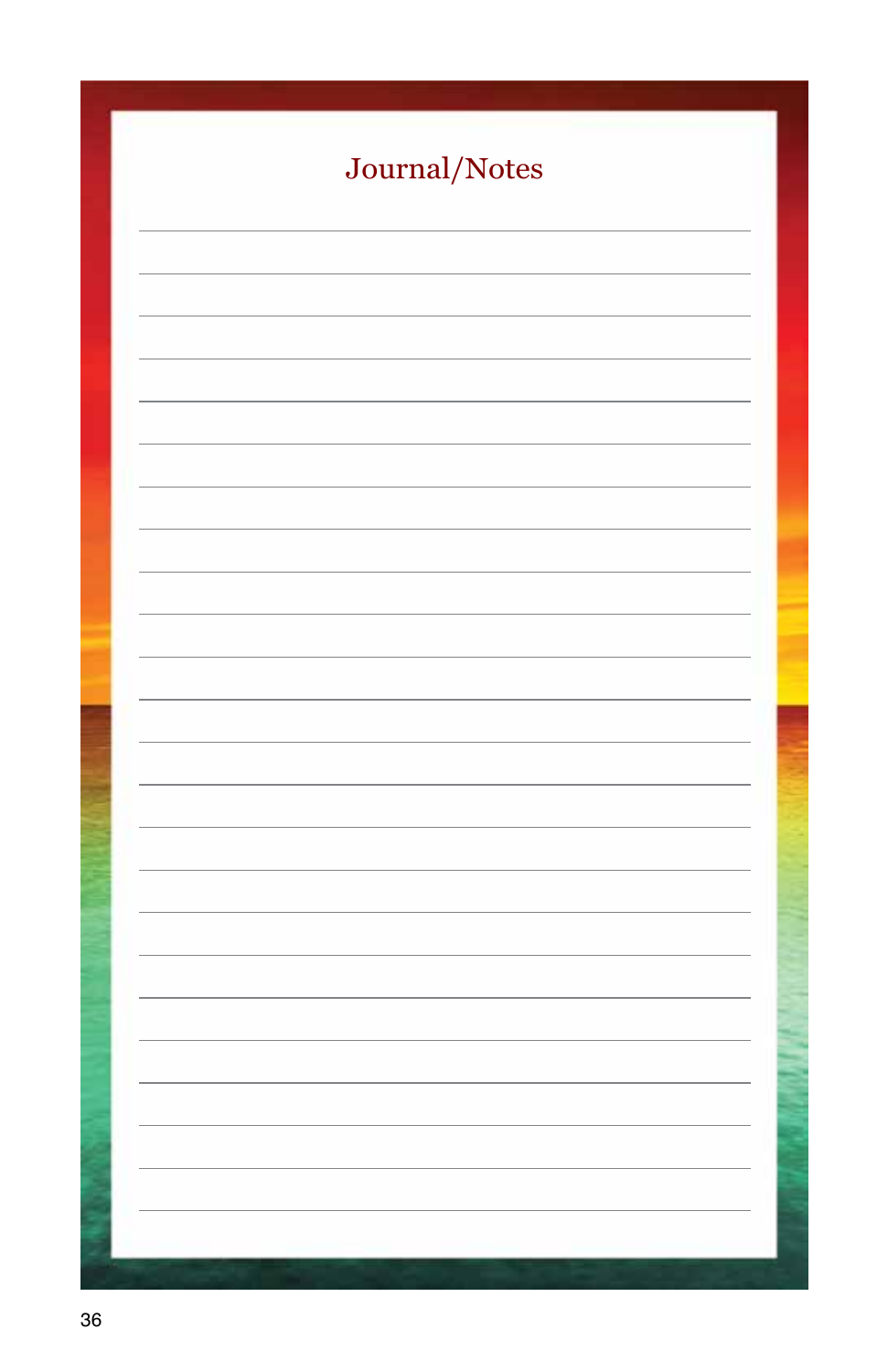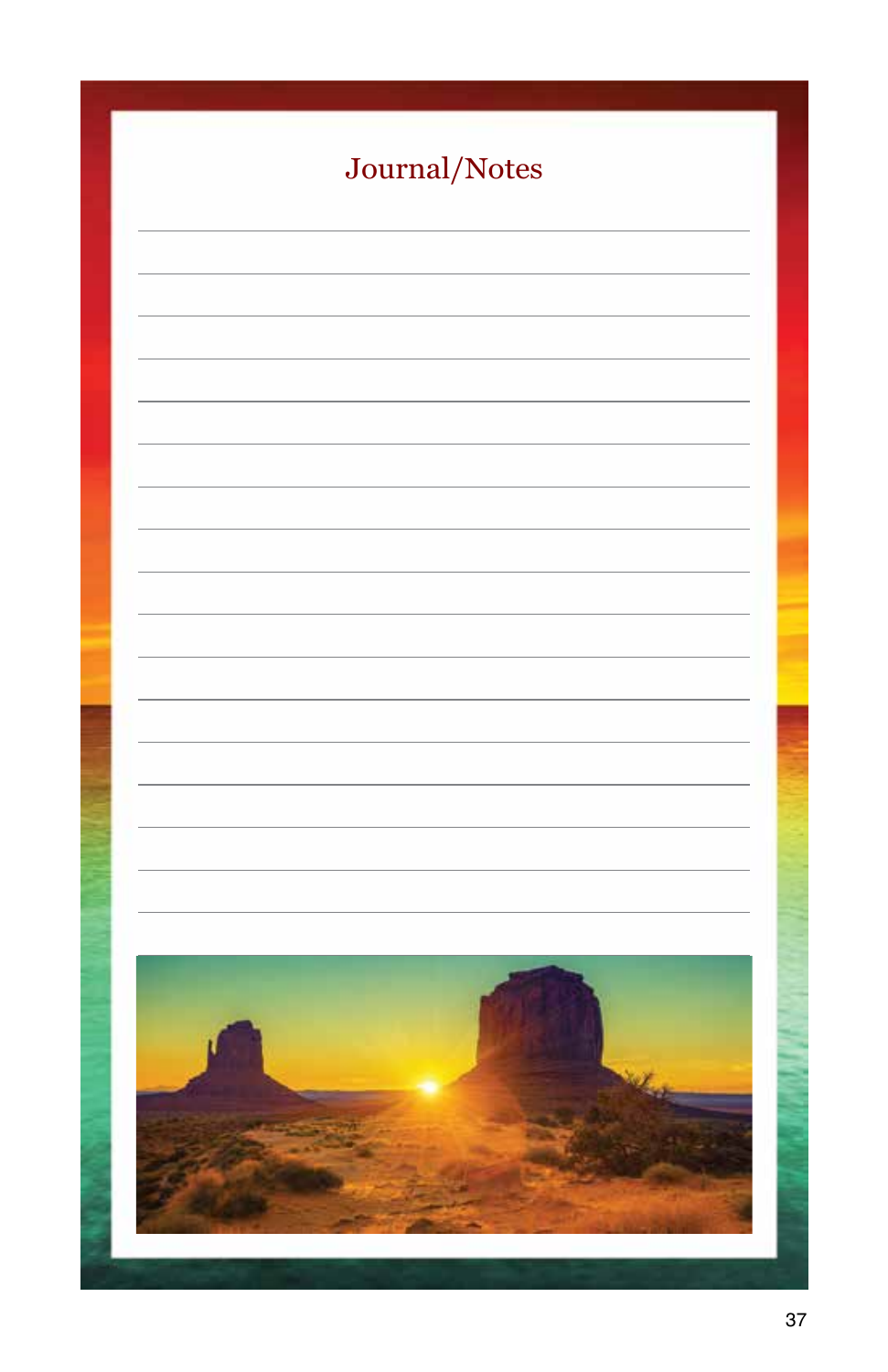| Journal/Notes |
|---------------|
|               |
|               |
|               |
|               |
|               |
|               |
|               |
|               |
|               |
|               |
|               |
|               |
|               |
|               |
|               |
|               |
|               |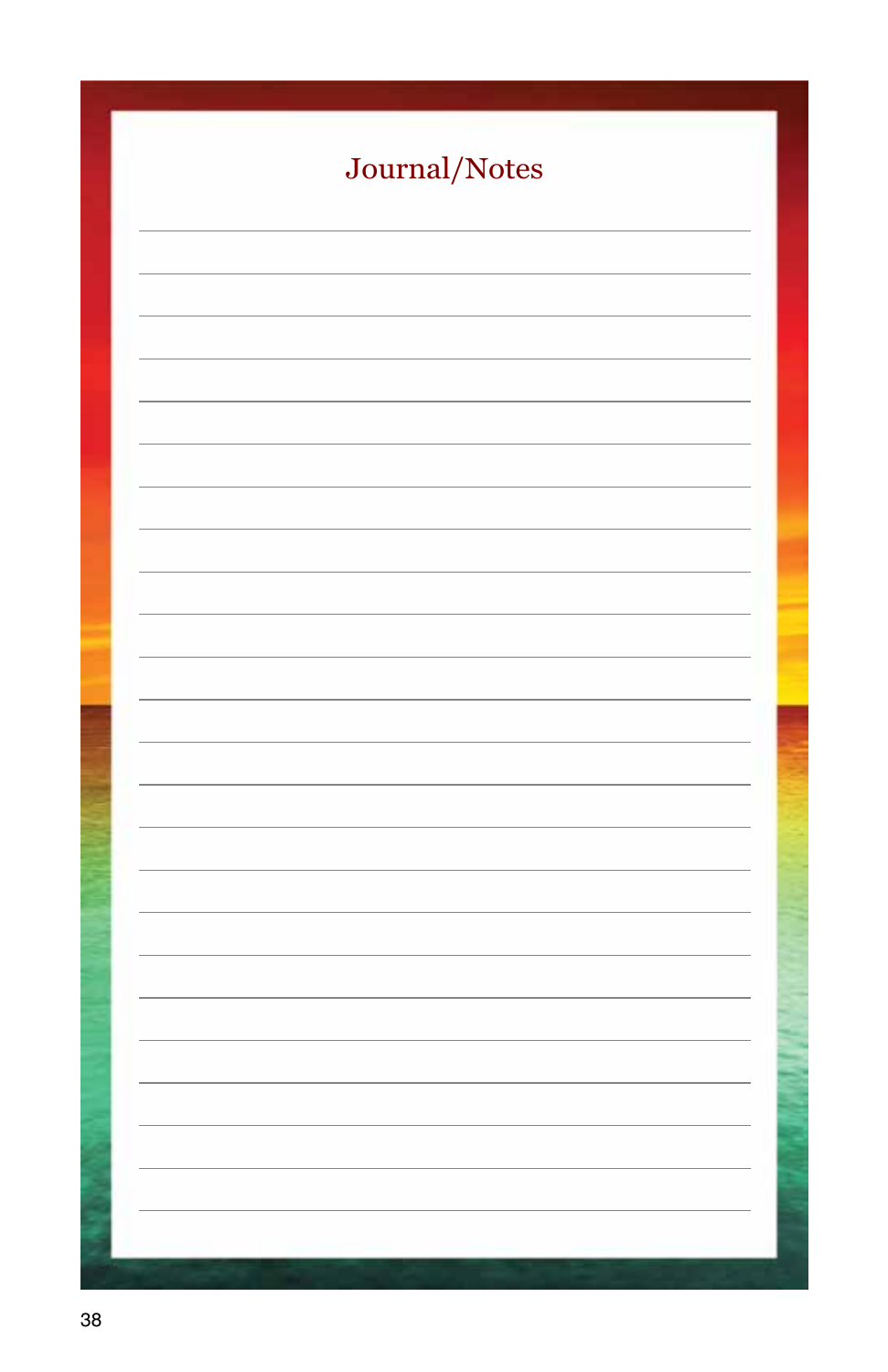| Journal/Notes |  |
|---------------|--|
|               |  |
|               |  |
|               |  |
|               |  |
|               |  |
|               |  |
|               |  |
|               |  |
|               |  |
|               |  |
|               |  |
|               |  |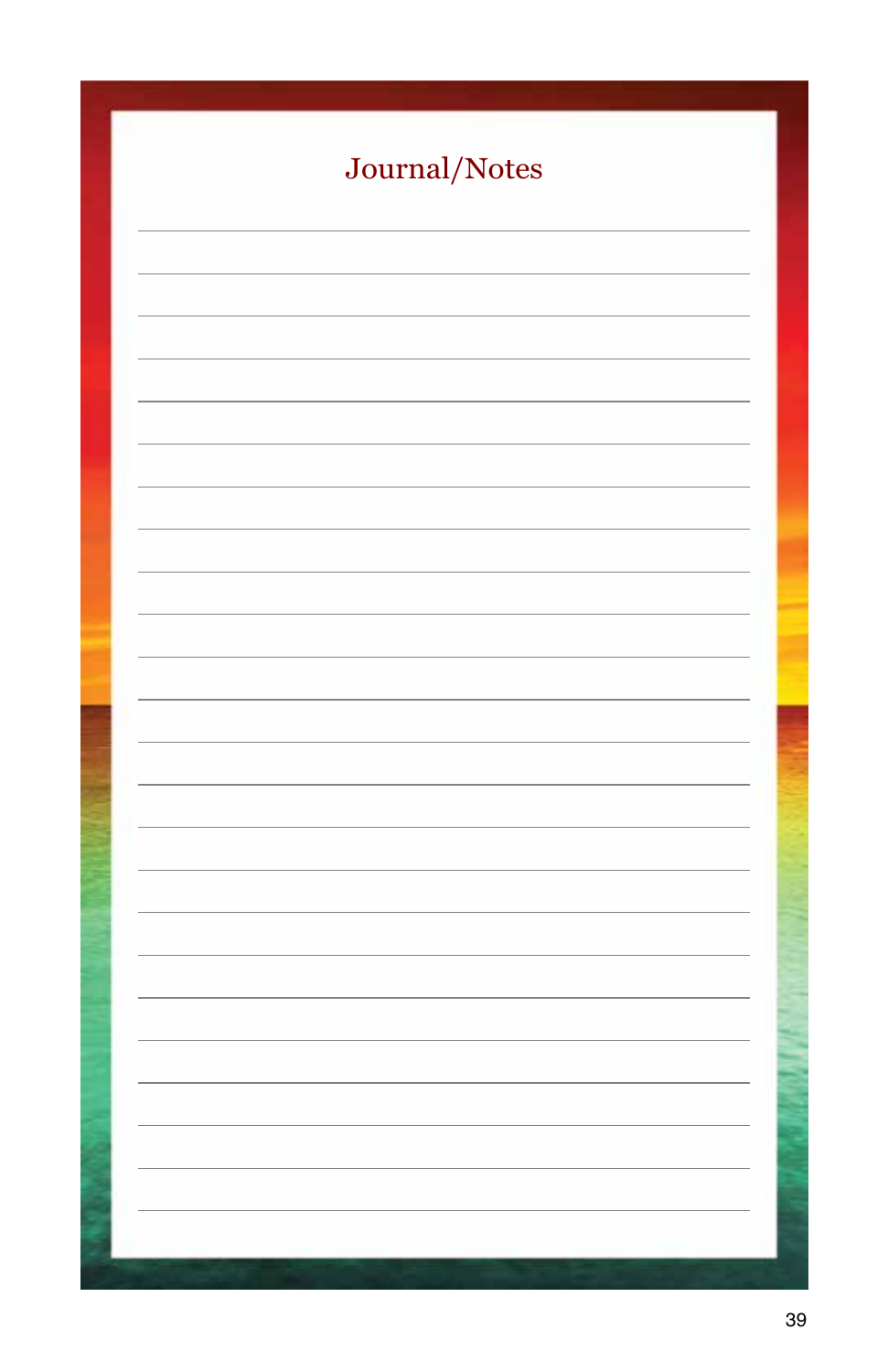| Journal/Notes |
|---------------|
|               |
|               |
|               |
|               |
|               |
|               |
|               |
|               |
|               |
|               |
|               |
|               |
|               |
|               |
|               |
|               |
|               |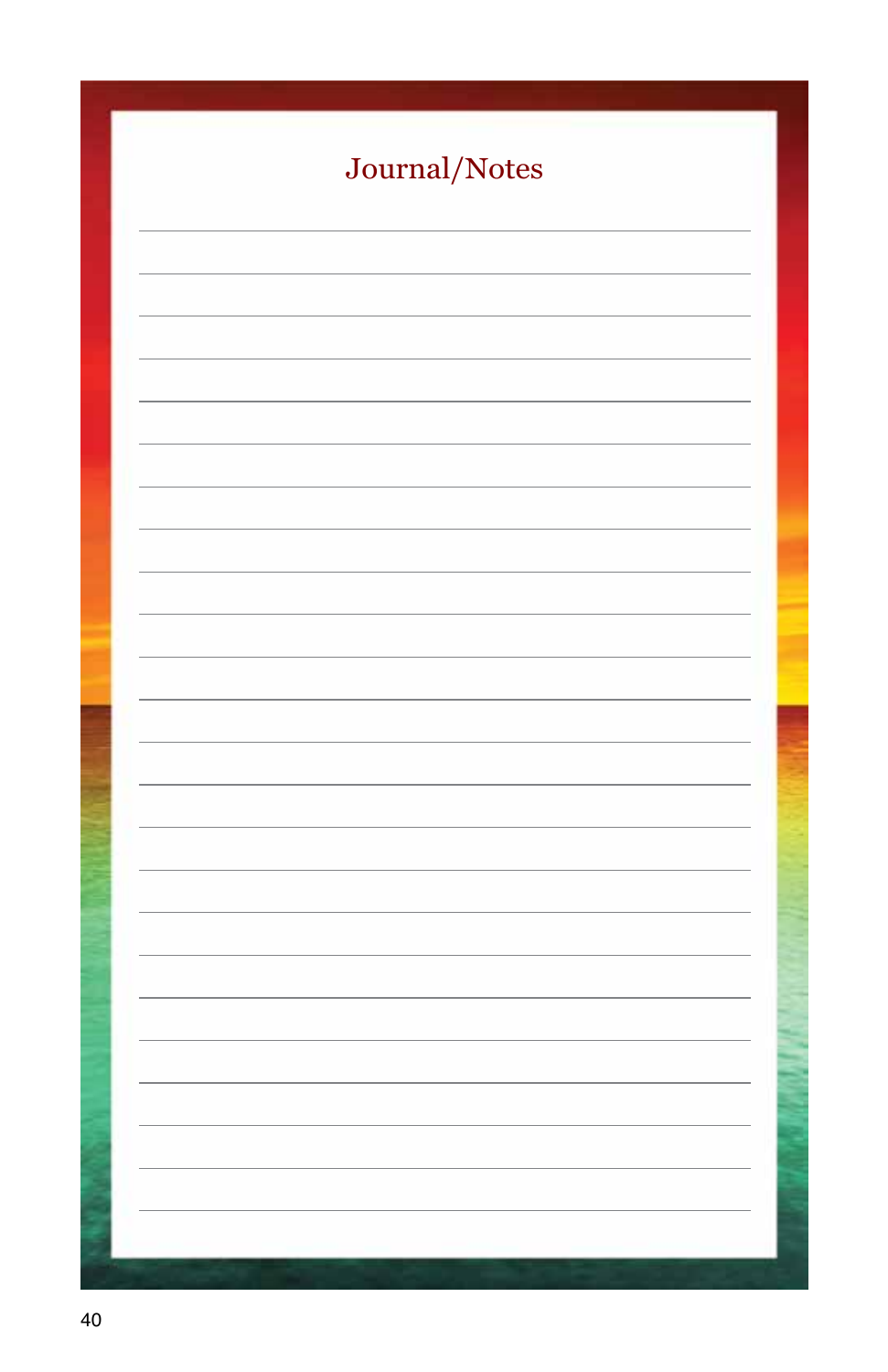### Additional Free Resources

Explore HeartMath Institute's collection of free resources, offering practical solutions for expanding your heart connections, personal growth, health and fulfillment.

This includes e-books, webinars, blog article, videos, Add Heart Monthly Calls, a Personal Well-Being Survey and *Science of the Heart*: *Exploring the Role of the Heart in Human Performance* e-book. Also available are Free Mini-Courses, such as Trauma Education for Humanitarian and Emergency Responders, HeartMath Education and Resilience Training (H.E.A.R.T.) for Veterans and Service Members, HMI Coherence course, and Heart Rate Variability (HRV) Basics.

#### Go to https://www.heartmath.org/resources/

**Global Coherence Initiative** is a science-based, co-creative project to unite people in heart-focused love and intention, to facilitate the shift in global consciousness from instability and discord to compassionate care, cooperation, and increasing peace. Become a Global Coherence Emissary and join others on the Global Coherence App that connects people from all around the world.

#### Learn more at https://www.heartmath.org/gci/

Published in the United States of America by: HeartMath Institute 14700 West Park Avenue Boulder Creek, California 95006 1-831-338-8500 info@heartmath.org • www.heartmath.org

© 2020 HeartMath Institute. All rights reserved. No part of this book may be reproduced or transmitted in any form or by any means, electronic or mechanical, including photocopying, recording, or by any information storage and retrieval system without permission in writing from the publisher.

HeartMath is a registered trademarked of Quantum Intech, Inc. For all HeartMath trademarks go to www.heartmath.com/trademarks.